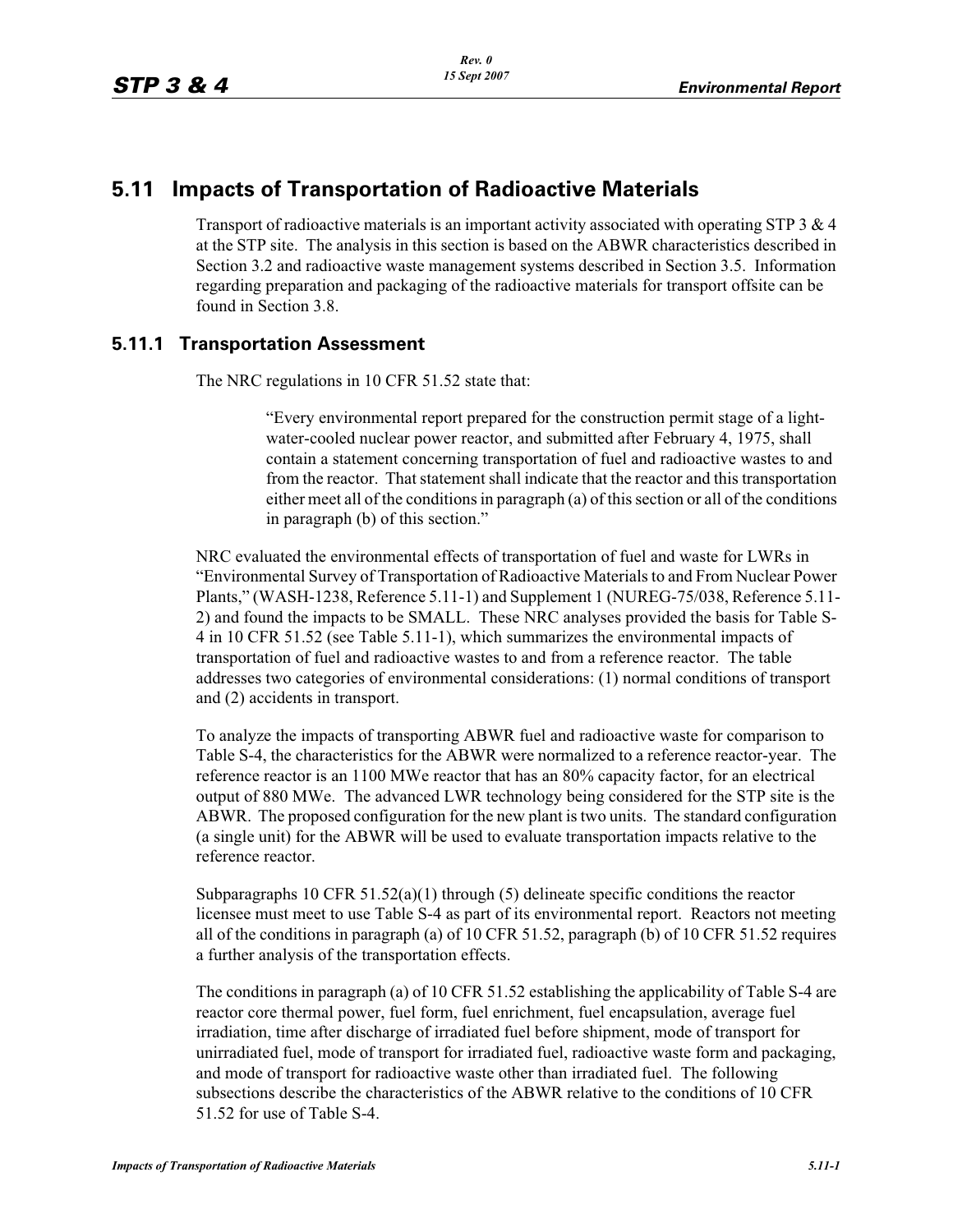## **5.11.1.1 Reactor Core Thermal Power**

Subparagraph 10 CFR  $51.52(a)(1)$  requires that the reactor have a core thermal power level not exceeding 3800 megawatts. The reference ABWR has a thermal power rating of 3926 MWt (Reference 5.11-3) and exceeds this condition.

The core power level was established as a condition because, for the LWRs being licensed when Table S-4 was promulgated, higher power levels typically indicated the need for more fuel and therefore more fuel shipments than were evaluated for Table S-4. This is not the case for the new LWR designs due to the higher unit capacity and higher burnup for these reactors. The annual fuel reloading for the reference reactor analyzed in WASH-1238 was 30 metric tons of uranium (MTU). The annual fuel loading for the ABWR is approximately 42 MTU. When normalized to equivalent electric output, the annual fuel requirement for the ABWR is approximately 29 MTU, roughly equal to that of the reference LWR.

#### **5.11.1.2 Fuel Form**

Subparagraph 10 CFR  $51.52(a)(2)$  requires that the reactor fuel be in the form of sintered uranium dioxide (UO2) pellets. The reference ABWR uses a sintered UO2 pellet fuel form (Reference 5.11-3) and meets this condition.

#### **5.11.1.3 Fuel Enrichment**

Subparagraph 10 CFR 51.52(a)(2) requires that the reactor fuel have a U-235 enrichment not exceeding four percent by weight. For the ABWR, the enrichment of the initial core averages approximately 2.2% (Reference 5.11-3) and the average for reloads is approximately 3.2%. The ABWR fuel meets the four percent U-235 condition.

#### **5.11.1.4 Fuel Encapsulation**

Subparagraph 10 CFR  $51.52(a)(2)$  requires that the reactor fuel pellets be encapsulated in Zircaloy rods. The ABWR fuel uses Zircaloy-2 cladding (Reference 5.11-3) and meets this condition.

#### **5.11.1.5 Average Fuel Irradiation**

Subparagraph 10 CFR 51.52(a)(3) requires that the average burnup not exceed 33,000 MW-days per MTU. The average burnup is 32,300 MW-days per MTU for the ABWR, which meets this condition.

#### **5.11.1.6 Time after Discharge of Irradiated Fuel before Shipment**

Subparagraph 10 CFR 51.52(a)(3) requires that no irradiated fuel assembly be shipped until at least 90 days after it is discharged from the reactor. The WASH-1238 analysis for Table S-4 assumes 150 days of decay time before shipment of any irradiated fuel assemblies. NUREG/CR-6703 (Reference 5.11-4), which updated this analysis to extend Table S-4 to burnups of up to 62,000 MW-days per MTU, assumes a minimum of five years between removal from the reactor and shipment. Five years is the minimum decay time expected before shipment of irradiated fuel assemblies. The U.S. Department of Energy's (DOE's) contract for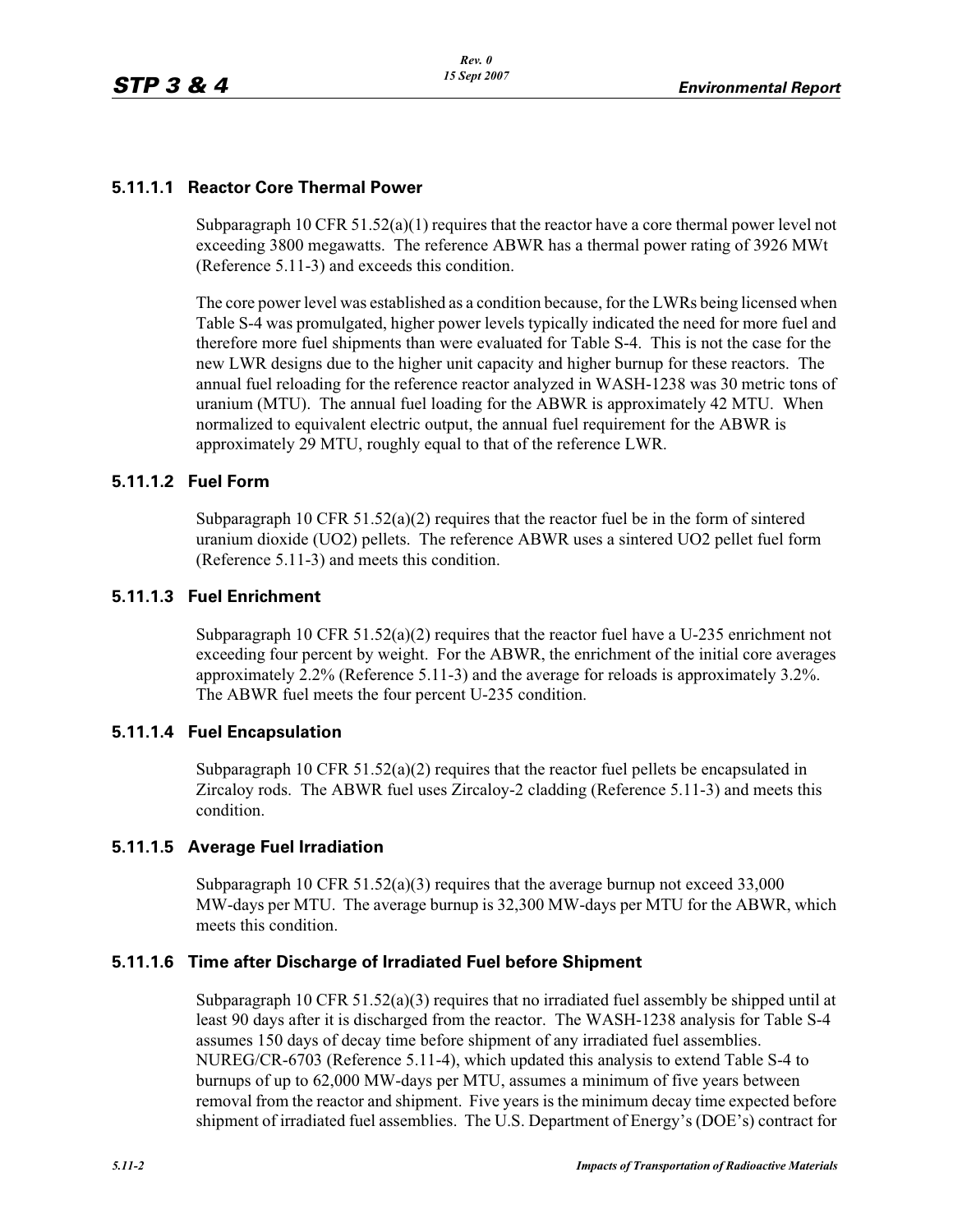acceptance of spent fuel, as set forth in 10 CFR 961, Appendix E, requires a five-year minimum cooling time. In addition, NRC specifies five years as the minimum cooling period when it issues certificates of compliance for casks used for shipment of power reactor fuel (Reference 5.11-5). As described in Section 3.5, the ABWR units will have storage capacity exceeding that needed to accommodate five-year cooling of irradiated fuel prior to transport off site. The ABWR meets the minimum 90-day storage condition.

## **5.11.1.7 Radioactive Waste Form and Packaging**

Subparagraph 10 CFR 51.52(a)(4) requires that, with the exception of spent fuel, radioactive waste shipped from the reactor be packaged and in a solid form. As described in Subsection 3.5.4, STPNOC will process to a solid form, if required, and package the radioactive waste generated by the ABWR. STPNOC will comply with NRC (10 CFR 71) and DOT (49 CFR 173 and 178) packaging and transportation regulations for the shipment of radioactive material. Therefore, the ABWR meets this condition.

#### **5.11.1.8 Transportation of Unirradiated Fuel**

Subparagraph 10 CFR 51.52(a)(5) requires that unirradiated fuel be shipped to the reactor site by truck. Fuel is currently transported to STP  $1 \& 2$  by truck. STPNOC will receive fuel via truck shipments for STP 3 & 4.

Table S-4 includes a condition that the truck shipments not exceed 73,000 pounds as governed by federal or state gross vehicle weight restrictions. The fuel shipments to the STP site will comply with federal and state weight restrictions. Therefore, the ABWR meets this condition.

#### **5.11.1.9 Transportation of Irradiated fuel**

Subparagraph 10 CFR 51.52(a)(5) allows for truck, rail, or barge transport of irradiated fuel. DOE is responsible for spent fuel transportation from reactor sites to the repository and will make the decision on transport mode as specified in 10 CFR 961. For the impacts analysis described in Subsection 5.11.2, STP assumed that all spent fuel shipments will be made using legal weight trucks, which is a conservative assumption for this analysis. Therefore, the ABWR meets this condition.

#### **5.11.1.10 Transportation of Radioactive Waste other than Irradiated Fuel**

Subparagraph 10 CFR  $51.52(a)(5)$  requires that the mode of transport of radioactive waste other than irradiated fuel be either truck or rail. STPNOC will ship this radioactive waste from the ABWR units by truck.

Radioactive waste shipments are subject to a weight limitation of 73,000 pounds per truck. Radioactive waste from the ABWR will comply with federal or state weight restrictions. Therefore, the ABWR meets this condition.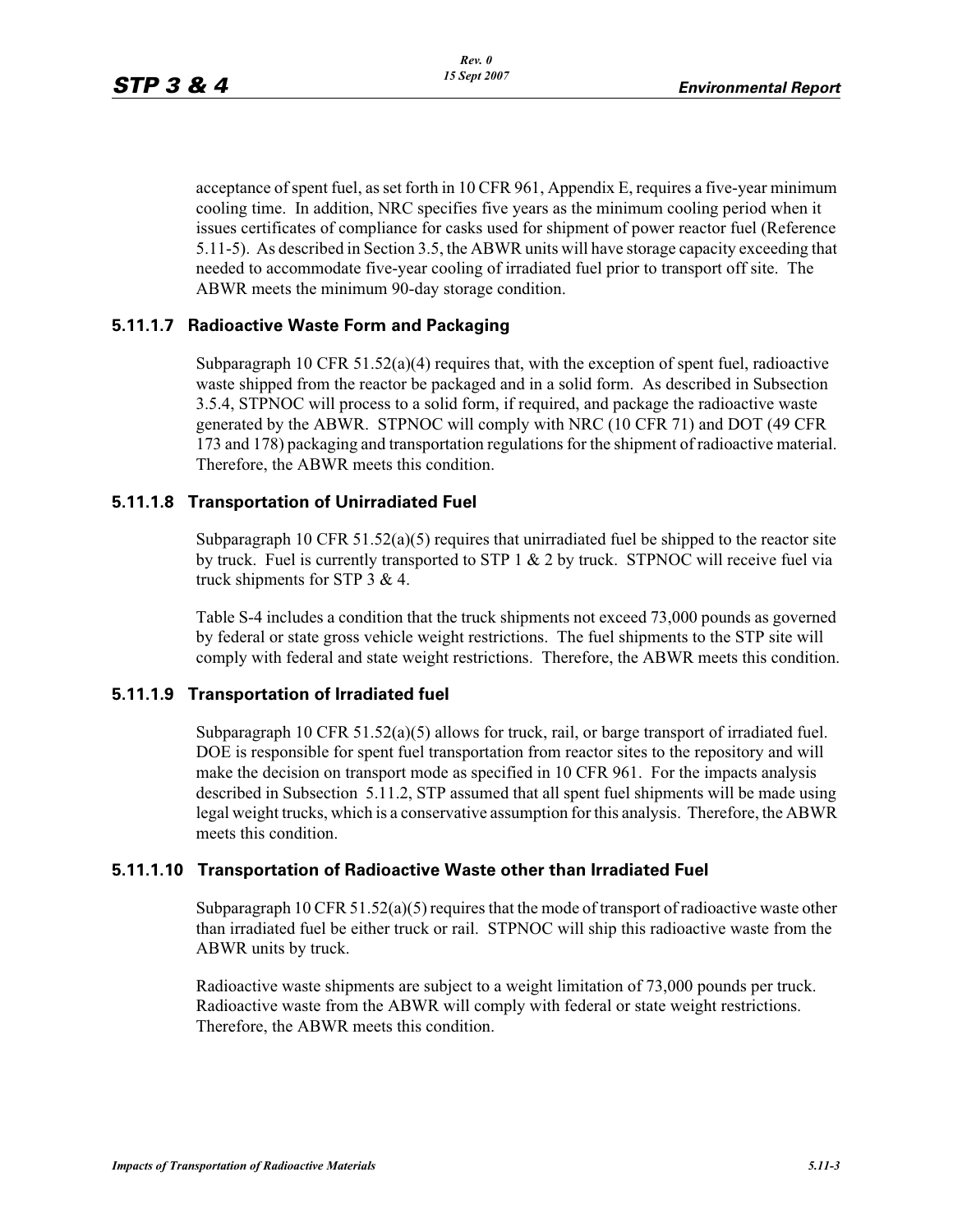#### **5.11.1.11 Number of Truck Shipments**

Table S-4 limits traffic density to less than one truck shipment per day or three rail cars per month. STP has estimated the number of truck shipments that will be required assuming that all radioactive materials (fuel and waste) are received at the site or transported offsite via truck.

Table 5.11-2 summarizes the number of truck shipments of unirradiated fuel. The table also normalizes the number of shipments to the electrical output for the reference reactor analyzed in WASH-1238. When normalized for electrical output, the number of truck shipments of unirradiated fuel for the ABWR is approximately equal to the number of truck shipments estimated for the reference LWR.

For the ABWR, the initial core load is approximately 151 MTU per unit and the annual reload requirements are estimated at approximately 42 MTU per year per unit. This equates to about 872 fuel assemblies in the initial core (assuming 0.17388 MTU per fuel assembly) and 244 fuel assemblies per year for refueling. The fuel assemblies would be packaged two per container. Truck shipments would be able to accommodate 14 containers for a total of 28 fuel assemblies per shipment. The capacity of a truck shipment would be the same for the initial core and the reloads.

The numbers of spent fuel shipments were estimated as follows. For the reference LWR analyzed in WASH-1238, NRC assumed that 60 shipments per year will be made, each carrying 0.5 MTU of spent fuel. This amount is equivalent to the annual refueling requirement of 30 MTU per year for the reference LWR. For this transportation analysis, STP assumed that it would also ship spent fuel from the ABWR at a rate equal to the annual refueling requirement. The shipping cask capacities used to calculate annual spent fuel shipments were assumed to be the same as those for the reference LWR (0.5 MTU per legal weight truck shipment). This results in 85 shipments per year for one ABWR. After normalizing for electrical output, the number of spent fuel shipments is 59 per year for the ABWR. The normalized spent fuel shipments for the ABWR would be approximately the same as the reference reactor that was the basis for Table S-4.

Table 5.11-3 presents estimates of annual waste volumes and numbers of truck shipments. The values are normalized to the reference LWR analyzed in WASH-1238. The normalized annual waste volumes and waste shipments for the ABWR will be less than the reference reactor that was the basis for Table S-4.

The normalized total numbers of truck shipments of fuel and radioactive waste to and from the reactor are estimated at 96 per year for the ABWR. These radioactive material transportation estimates are well below the one truck shipment per day condition given in 10 CFR 51.52, Table S-4. Doubling the estimated number of truck shipments to account for empty return shipments still results in number of shipments well below the one-shipment-per-day condition. Therefore, the ABWR meets this condition.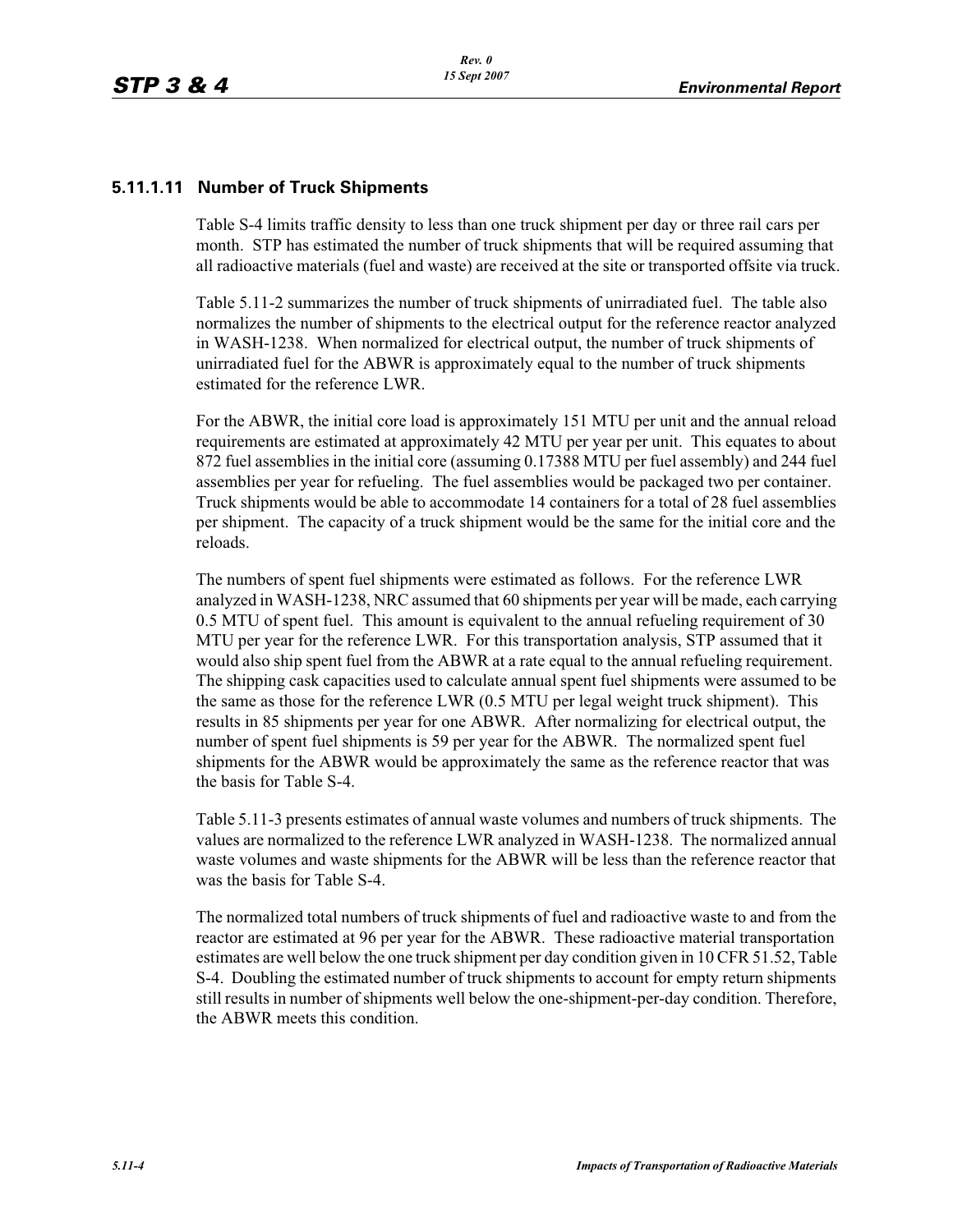#### **5.11.1.12 Summary**

Table 5.11-4 summarizes the reference conditions in paragraph (a) of 10 CFR 51.52 for use in Table S-4, and the values for the ABWR. The ABWR does not meet the condition for rated thermal power. Therefore, Subsection 5.11.2 and Section 7.4 present additional analyses of fuel transportation effects for normal conditions and accidents, respectively. Transportation of radioactive waste is consistent with the conditions assumed in References 5.11-1 and 5.11-2 and no further analysis is required.

# **5.11.2 Incident-Free Transportation Impacts Analysis**

Environmental impacts of incident-free transportation of fuel are discussed in this section. Transportation accidents are discussed in Section 7.4.

NRC analyzed the transportation of radioactive materials in its assessments of environmental impacts for the proposed/approved ESP sites at North Anna, Clinton, and Grand Gulf (Reference 5.11-6, 5.11-7, and 5.11-8). The NRC analyses were reviewed for guidance in assessing transportation impacts for the ABWR units at the STP site.

## **5.11.2.1 Transportation of Unirradiated Fuel**

Table S-4 of 10 CFR 51.52 includes conditions related to radiological doses to transport workers and members of the public along transport routes. These doses, based on calculations in WASH-1238, are a function of the radiation dose rate emitted from the unirradiated fuel shipments, the number of exposed individuals and their locations relative to the shipment, the time of transit (including travel and stop times), and the number of shipments to which the individuals are exposed. In its assessments of environmental impacts for proposed ESP sites, NRC calculated the radiological dose impacts of unirradiated fuel transportation using the RADTRAN 5 computer code. The RADTRAN 5 calculations estimated worker and public doses associated with annual shipments of unirradiated fuel.

One of the key assumptions in WASH-1238 for the reference LWR unirradiated fuel shipments is that the radiation dose rate at one meter from the transport vehicle is about 0.1 millirem per hour. This assumption was also used by NRC to analyze advanced LWR unirradiated fuel shipments for the proposed ESP sites. This assumption is reasonable for all of the advanced LWR types because the fuel materials will all be low-dose-rate uranium radionuclides and will be packaged similarly (inside a metal container that provides little radiation shielding). The per-shipment dose estimates are "generic" (i.e., independent of reactor technology) because they were calculated based on an assumed external radiation dose rate rather than the specific characteristics of the fuel or packaging. Thus, the results can be used to evaluate the impacts for any of the advanced LWR designs. Other input parameters used in the NRC radiation dose analysis for advanced LWR unirradiated fuel shipments are summarized in Table 5.11-5. The results for this "generic" fresh fuel shipment based on the RADTRAN 5 analyses are as follows: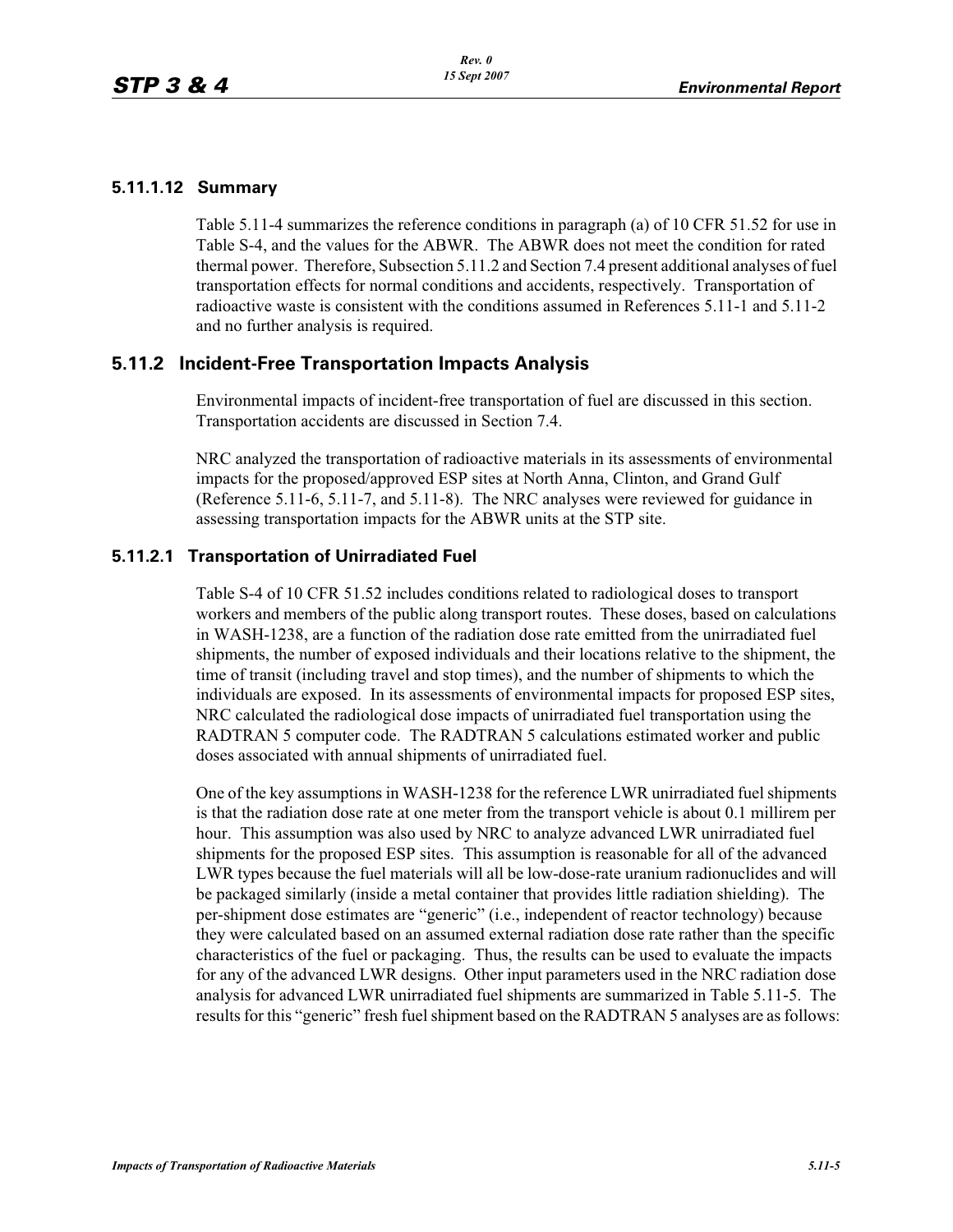| <b>Population Component</b>                                              | Dose                                 |
|--------------------------------------------------------------------------|--------------------------------------|
| Transport workers                                                        | 0.00171 person-rem/shipment          |
| General public (Onlookers – persons at<br>stops and sharing the highway) | 0.00665 person-rem/shipment          |
| General public (Along Route - persons<br>living near a highway)          | 1.61 x $10^{-4}$ person-rem/shipment |

From a review of the NRC analysis, it was concluded that these unit dose values could be used to estimate the impacts of transporting unirradiated fuel to an ABWR at the STP site. Based on the parameters used in the analysis, these per-shipment doses are expected to conservatively estimate the impacts for fuel shipments to a site in the STP region of interest. For example, the average shipping distance of 2000 miles used in the NRC analyses is likely to exceed the shipping distance for fuel deliveries to the STP site. The fuel shipments are expected to originate at a fabrication facility located in Columbia, South Carolina and travel less than 1200 miles to the STP site.

The unit dose values were combined with the average annual shipments of unirradiated fuel to calculate annual doses to the public and workers that can be compared to Table S-4 conditions. The numbers of unirradiated fuel shipments were normalized to the reference reactor analyzed in WASH-1238. The numbers of shipments per year were obtained from Table 5.11-2. The results are presented in Table 5.11-6. As shown, the calculated radiation doses for transporting unirradiated fuel to the STP site are a small fraction of the Table S-4 conditions that apply to all radioactive materials transportation.

Although radiation may cause cancers at high doses and high dose rates, currently there are no data that unequivocally establish the occurrence of cancer following exposures to low doses, below about 10 rem. However, radiation protection experts conservatively assume that any amount of radiation may pose some risk of causing cancer or a severe hereditary effect and that the risk is higher for higher radiation exposures. Therefore, a linear, no-threshold dose response relationship is used to describe the relationship between radiation dose and detriments such as cancer induction. Simply stated, any increase in dose, no matter how small, results in an incremental increase in health risk. This theory is accepted by the NRC as a conservative model for estimating health risks from radiation exposure, recognizing that the model may overestimate those risks. A recent review by the National Academy of Sciences Committee to Assess Health Risks from Exposure to Low Levels of Ionizing Radiation supports the linear nothreshold model (Reference 5.11-9).

Based on this model, the risk to the public from radiation exposure is estimated using the nominal probability coefficient for total detriment (730 fatal cancers, nonfatal cancers, and severe hereditary effects per million person-rem) from International Commission on Radiation Protection Publication 60 (Reference 5.11-10). All the public collective doses presented in Table 5.11-6 are less than 0.1 person-rem per year. Therefore, the total detriment estimates associated with these doses will all be less than  $1 \times 10$ -4 fatal cancers, nonfatal cancers, and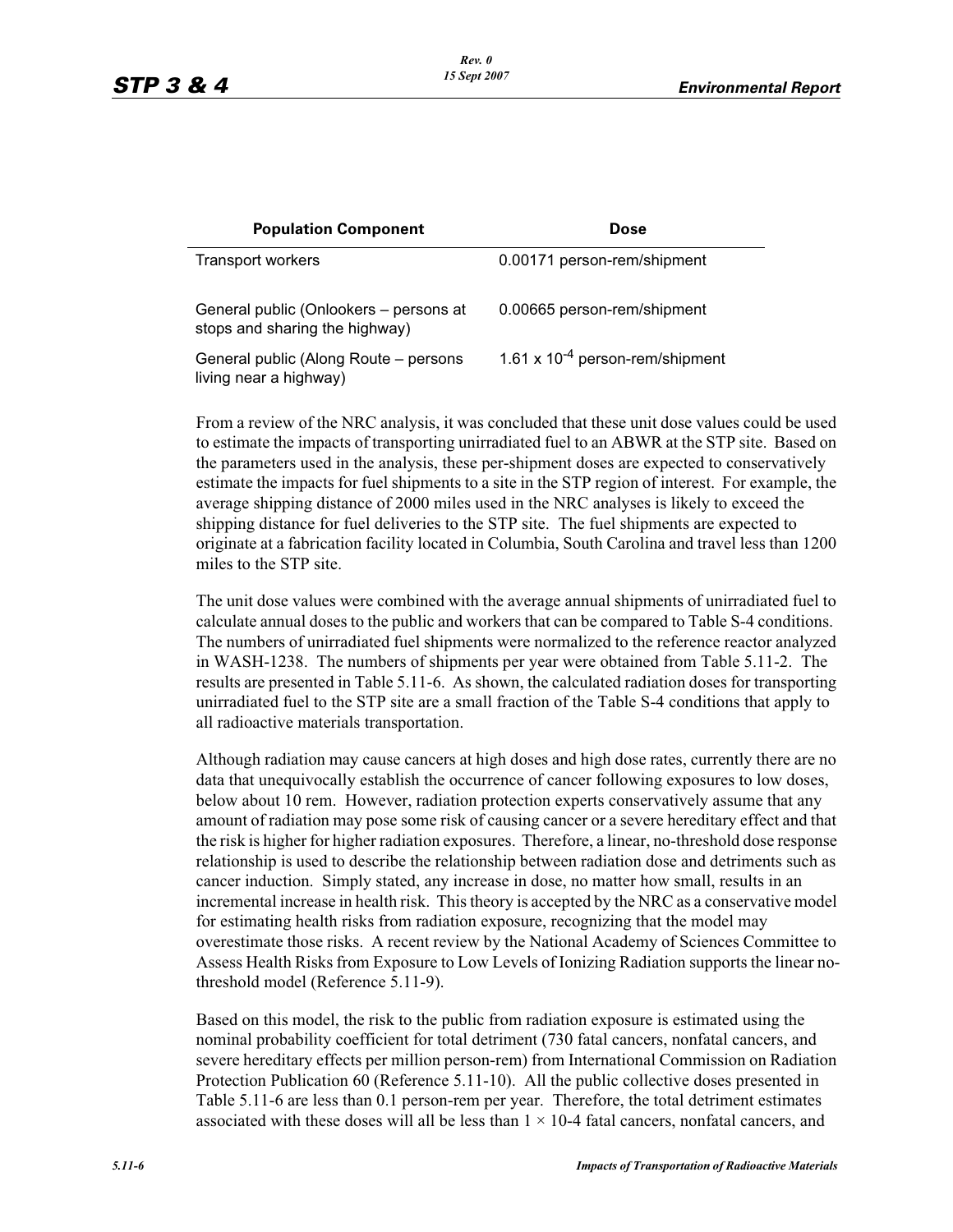severe hereditary effects per year. These risks are very small compared to the fatal cancers, nonfatal cancers, and severe hereditary effects that the same population will incur annually from exposure to natural sources of radiation.

## **5.11.2.2 Transportation of Spent Fuel**

This section provides the environmental impacts of transporting spent fuel from the STP site to a spent fuel disposal facility, using Yucca Mountain, Nevada as a possible location for a geologic repository. The impacts of the transportation of spent fuel to a potential repository in Nevada provides a reasonable bounding estimate of the transportation impacts to a monitored retrievable storage facility because of the distances involved and the representative exposure of members of the public in urban, suburban, and rural areas (Reference 5.11-6, 5.11-7, and 5.11- 8).

Incident-free transportation refers to transportation activities in which the shipments reach their destination without releasing any of their radioactive cargo to the environment. Impacts from these shipments will be from the low levels of radiation that penetrate the heavily shielded spent fuel shipping cask. Radiation doses will occur to (1) persons residing along the transportation corridors between the STP site and the proposed repository, (2) persons in vehicles passing a spent-fuel shipment, (3) persons at vehicle stops for refueling, rest, and vehicle inspections, and (4) transportation crew workers.

This analysis is based on shipment of spent fuel by legal-weight trucks in casks with characteristics similar to casks currently available (i.e., massive, heavily shielded, cylindrical metal pressure vessels). Each shipment is assumed to consist of a single shipping cask loaded on a modified trailer. These assumptions are consistent with assumptions made in evaluating the environmental impacts of spent fuel transportation in Addendum 1 to NUREG-1437 (Reference 5.11-5). As discussed in NUREG-1437, these assumptions are conservative because the alternative assumptions involve rail transportation or heavy-haul trucks, which will reduce the overall number of spent fuel shipments.

The environmental impacts of spent fuel transportation were estimated using the RADTRAN 5 computer code (Reference 5.11-11). This analysis assumed the spent fuel will be transported by legal weight trucks to the potential Yucca Mountain repository over designated highway route-controlled quantity (HRCQ) routes. The route used for this analysis of the STP site is similar to the STP-Yucca Mountain legal weight truck route evaluated in the Yucca Mountain EIS (Reference 5.11-12). The STP-Yucca Mountain route analyzed in the Yucca Mountain EIS traveled a total of 1,871 miles (3,010 km) (Reference 5.11-12, Table J-10). STP evaluated a route that was consistent with HRCQ requirements but which traveled a total of 1,838 miles (2,957 km).

Although shipping casks have not been designed for the advanced LWR fuels, the advanced LWR fuel designs will most likely not be significantly different from existing LWR designs. Current shipping cask designs were used for analysis.

Radiation doses are a function of many parameters, including vehicle speed, traffic count, dose rate at one meter from the vehicle, packaging dimensions, number in the truck crew, stop time, and population density at stops. The values of the key variables used in this analysis are presented in Table 5.11-7. Most of the variables are extracted from the literature and are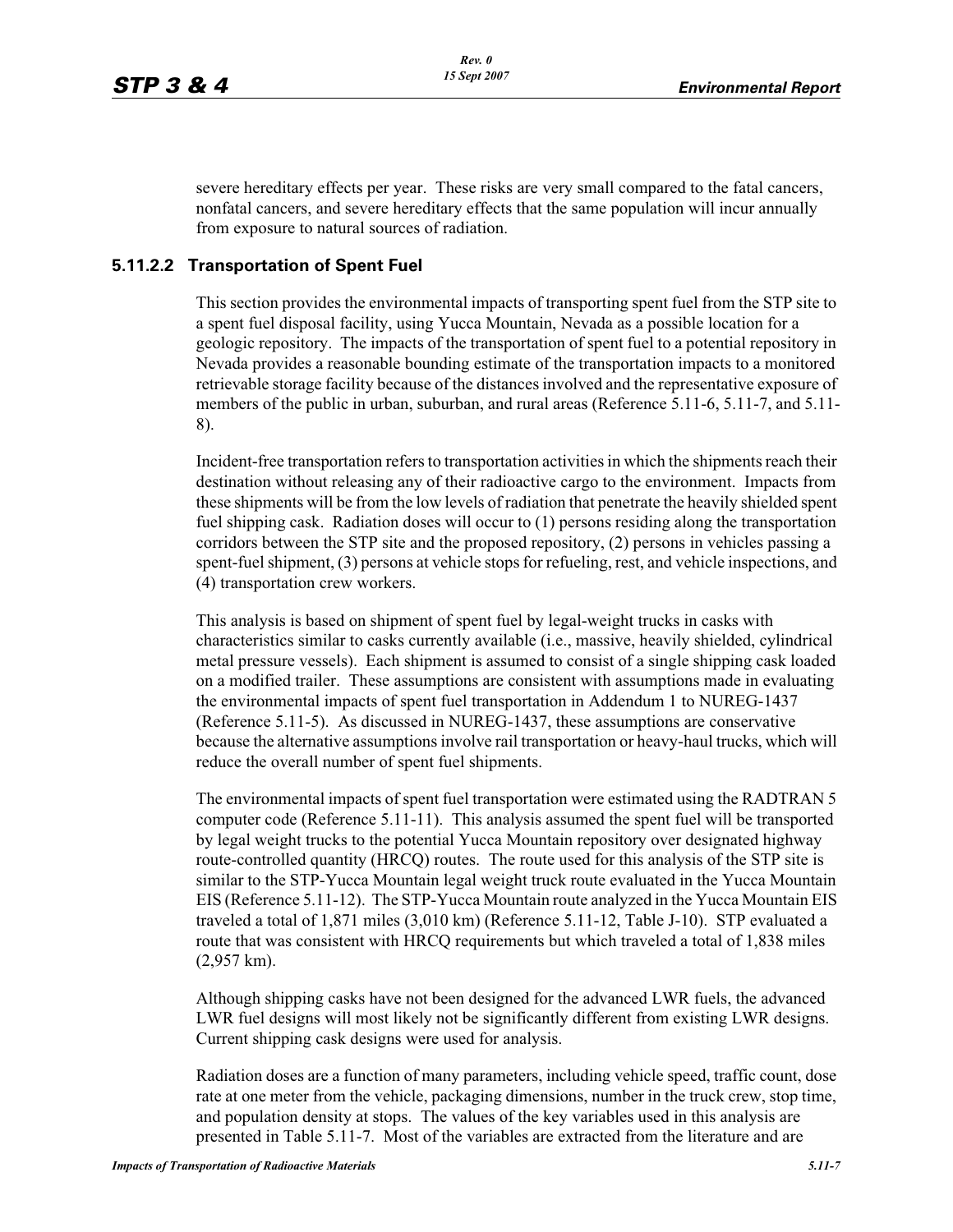considered to be standard values used in many RADTRAN applications, including environmental impact statements and regulatory analyses.

The transportation route selected for a shipment determines the total potentially exposed population and the expected frequency of transportation-related accidents. For truck transportation, the route characteristics most important to the risk assessment include the total shipping distance between each origin-destination pair of sites and the population density along the route.

Representative shipment routes for the proposed STP site and alternative sites were identified using the TRAGIS (Version 1.5.4) routing model (Reference 5.11-13). The highway data network in TRAGIS is a computerized road atlas that includes a complete description of the interstate highway system and of all U.S. highways. The TRAGIS database version used was Highway Data Network 4.0. The population densities along a route are derived from 2000 census data from the U.S. Bureau of the Census. This transportation route information is summarized in Table 5.11-8.

Based on the transportation route information shown in Table 5.11-8, the impacts of spent fuel shipments originating at the STP site are expected to be similar to the impacts for the alternative sites (Limestone, Malakoff, Parish). The impacts of transportation of spent fuel from a greenfield site (assumed to be in Allens Creek) located in the STP region of interest will also be similar to the transportation impacts for the STP site.

The radiation dose estimates to the transport workers and the public for spent fuel shipments from the STP site and alternative sites are as follows:

| <b>Population Dose (person-rem per shipment)</b> |                          |                                      |                                        |  |  |  |
|--------------------------------------------------|--------------------------|--------------------------------------|----------------------------------------|--|--|--|
| <b>Site</b>                                      | <b>Transport workers</b> | <b>General public</b><br>(Onlookers) | <b>General Public</b><br>(Along Route) |  |  |  |
| <b>STP</b>                                       | 0.0388                   | 0.269                                | $5.45 \times 10^{-3}$                  |  |  |  |
| Allens Creek                                     | 0.0378                   | 0.237                                | 5.36 $\times$ 10 <sup>-3</sup>         |  |  |  |
| Limestone                                        | 0.0376                   | 0.236                                | $4.50 \times 10^{-3}$                  |  |  |  |
| Malakoff                                         | 0.0370                   | 0.236                                | $4.43 \times 10^{-3}$                  |  |  |  |
| Parish                                           | 0.0385                   | 0.237                                | $5.74 \times 10^{-3}$                  |  |  |  |

These per-shipment dose estimates are independent of reactor technology because they were calculated based on an assumed external radiation dose rate emitted from the cask, which was fixed at the regulatory maximum of 10 millirem per hour at two meters. For the purpose of this analysis, the transportation crew consists of two drivers. Stop times were assumed to accrue at the rate of 30 minutes per 4-hour driving time. TRAGIS output was used to determine the number of stops.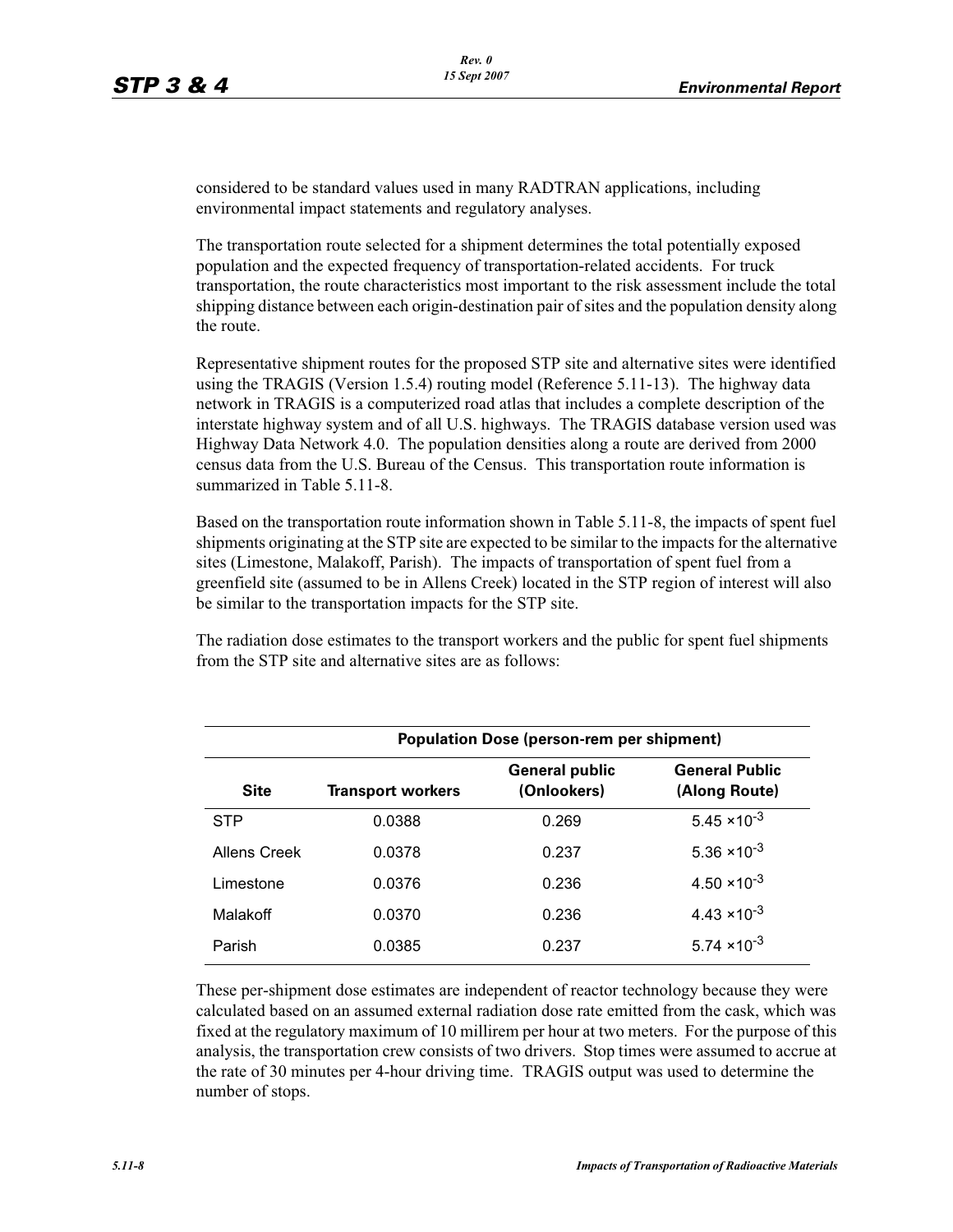The numbers of spent fuel shipments for the transportation impacts analysis were derived as described in Subsection 5.11.1. The normalized annual shipments values and corresponding population dose estimates per reactor-year are presented in Table 5.11-9. The population doses were calculated by multiplying the number of spent fuel shipments per year by the per-shipment doses. For comparison to Table S-4, the population doses were normalized to the reference LWR analyzed in WASH-1238.

As shown in Table 5.11-9, population doses to the onlookers for both the ABWR and the reference LWR exceed Table S-4 values, but the population doses to onlookers for the ABWR are less than those for the reference LWR. Two key reasons for these higher population doses relative to Table S-4 are the number of spent fuel shipments and the shipping distances assumed for these analyses relative to the assumptions used in WASH-1238.

- - Shipping distance — The analyses in WASH-1238 used a "typical" distance for a spent fuel shipment of 1000 miles. The shipping distance used in this assessment is about 1838 miles.
- - Cask capacity — The numbers of spent fuel shipments are based on shipping casks designed to transport shorter-cooled fuel (i.e., 150 days out of the reactor). This analysis assumed that the shipping cask capacities are 0.5 MTU per legal-weight truck shipment. Newer cask designs are based on longer-cooled spent fuel (i.e., five years out of reactor) and have larger capacities. For example, spent fuel shipping cask capacities used in the Yucca Mountain EIS (Reference 5.11-12, Table J-2) were approximately 1.8 MTU per legal-weight truck shipment. Use of the newer shipping cask designs will reduce the number of spent fuel shipments and decrease the associated environmental impacts (since the dose rates used in the impacts analysis are fixed at the regulatory limit rather than based on the cask design and contents).

Other conservative assumptions in the spent fuel transportation impacts calculation include:

- - Use of the regulatory maximum dose rate (10 millirem per hour at 2 meters) in the RADTRAN 5 calculations — The shipping casks assumed in the Yucca Mountain EIS (Reference 5.11-12) transportation analyses were designed for spent fuel that has cooled for five years. In reality, most spent fuel will have cooled for much longer than five years before it is shipped to a possible geologic repository. NRC developed a probabilistic distribution of dose rates based on fuel cooling times that indicates that approximately three-fourths of the spent fuel to be transported to a possible geologic repository will have dose rates less than half of the regulatory limit (Reference 5.11-14). Consequently, the estimated population doses in Table 5.11-9 could be divided in half if more realistic dose rate projections are used for spent fuel shipments from the STP site.
- - Use of 30 minutes as the average time at a truck stop in the calculations — Many stops made for actual spent fuel shipments are short duration stops (i.e., 10 minutes) for brief visual inspections of the cargo (checking the cask tie-downs). These stops typically occur in minimally populated areas, such as an overpass or freeway ramp in an unpopulated area. Based on data for actual truck stops, NRC concluded that the assumption of a 30-minute stop for every 4 hours of driving time used to evaluate potential ESP sites will overestimate public doses at stops by at least a factor of two (Reference 5.11-6, 5.11-7, and 5.11-8).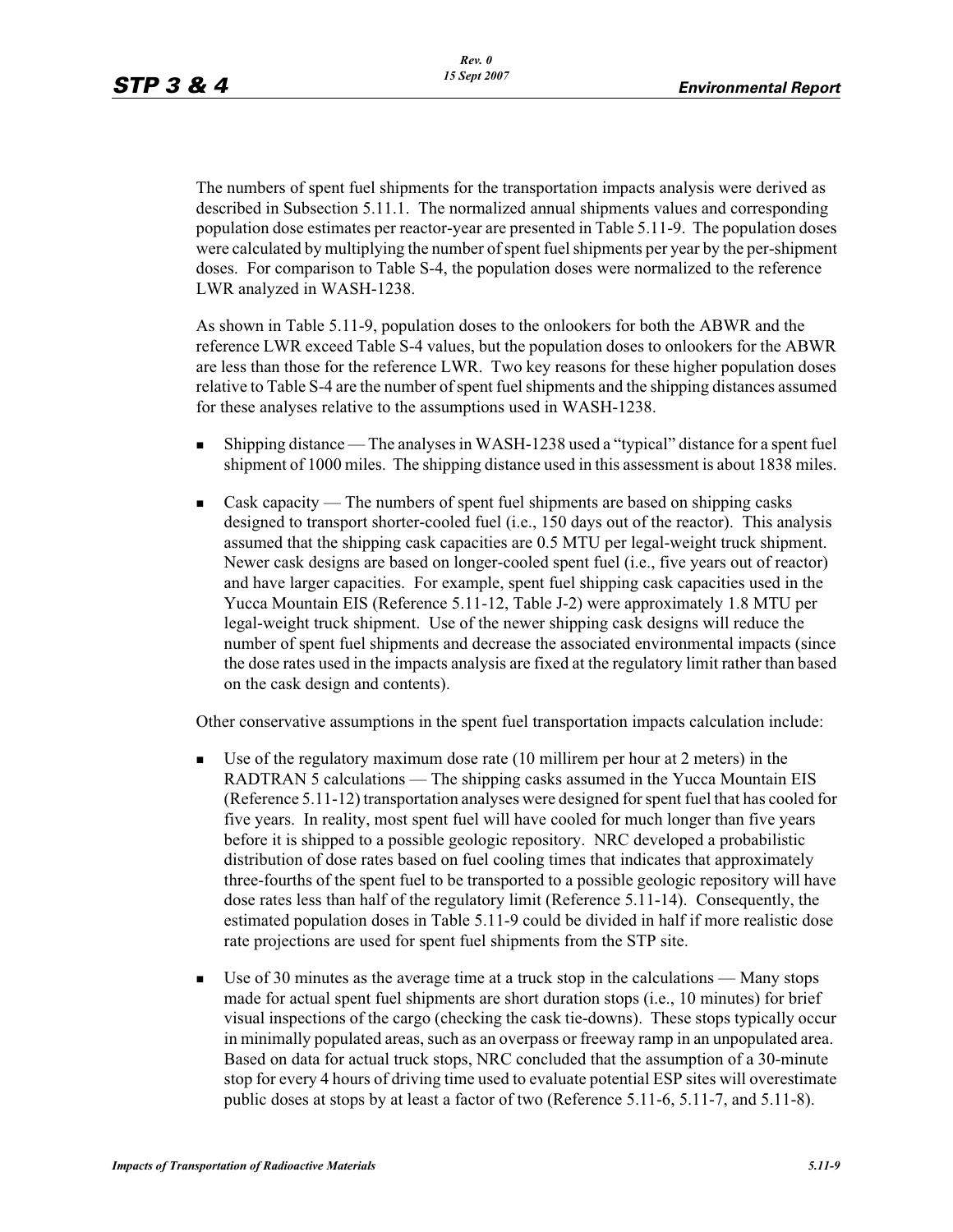Consequently, the doses to onlookers given in Table 5.11-9 could be reduced by a factor of two to reflect more realistic truck shipping conditions.

#### **5.11.2.3 Maximally Exposed Individuals Under Normal Transport Conditions**

STPNOC also considered incident-free radiation doses to maximally exposed individuals (MEIs) for fuel and waste shipments to and from the STP site. An MEI is a person who may receive the highest radiation dose from a shipment to and/or from the STP site. The radiological doses to the workers who would load casks, drive trucks, and inspect vehicles in transit would be higher than doses to individuals in the general public. Radiological protection programs would manage and limit doses to workers whose jobs would cause them to receive the greatest exposures.

Truck crew members would receive the highest radiation doses because of their proximity to the loaded shipping container for an extended period of time. It was assumed that crew member doses would be limited to two rem per year, which is the DOE administrative control level (Reference 5.11-15). DOE will take title to the spent fuel at the reactor site. Consequently, the DOE administrative control level is expected to apply to spent fuel shipments from the STP site to a disposal facility. Spent fuel represents the majority of the radioactive materials shipments to and from reactor sites, and comprises those shipments with the highest radiation dose rates as specified in 10 CFR 961. Crew doses from unirradiated fuel and radioactive waste shipments will be lower than the spent fuel shipments. STPNOC also assumed a maximally exposed individual worker on the truck crew could receive a dose as high as two rem per year for each of the 40 years of reactor operation, for a total of 80 rem for one ABWR over the 40-year license term.

The dose received by members of the public would be less than that described for the truck crew due to decreases in the exposure times, dose rates, and number of times an individual may be exposed to an offsite shipment. For example:

- - Inspectors — Radioactive shipments are inspected by federal or state vehicle inspectors at state ports of entry. DOE (Reference 5.11-12) assumed that inspectors would be exposed for one hour at a distance of one meter from the shipping containers. The dose rate at one meter is about 14 millirem per hour, assuming the dose rate from the shipping containers is 10 millirem per hour at 2 meters from the side of the transport vehicle. (This is the maximum dose rate allowed by U.S. DOT regulations.) Therefore, the dose per shipment is about 14 millirem. Based on this conservative value, the maximum annual dose to vehicle inspectors would be approximately 1900 millirem per year, assuming the same person inspects all shipments of fuel and waste to and from the reactor site in a year. This is less than the two rem per year DOE administrative control level on individual doses.
- - Resident — A resident living along the transportation route could be exposed to each shipment that passes their residence. Given the distance separating the residence from the radioactive material transport vehicle on the roadway and the short duration of each exposure, the potential radiation doses to maximally exposed residents would be much less than those of the truck crew or inspectors.
- - Individual stuck in traffic — Potential traffic interruptions could lead to a person being exposed to a loaded radioactive material shipment for some period of time. Because this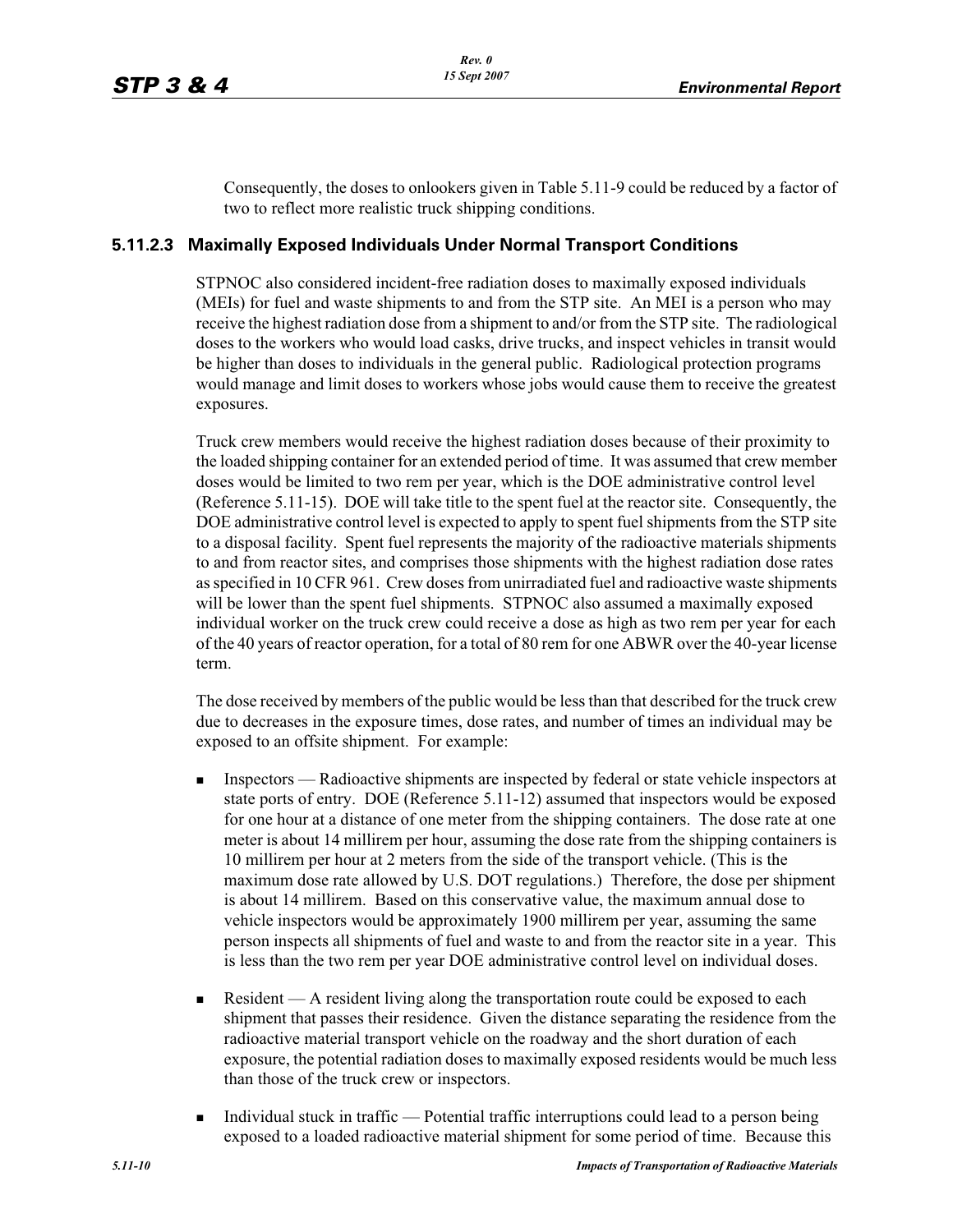exposure scenario would occur only one time to any individual and their exposure is relatively short (on the order of an hour), the dose to these members of the public sharing the route would be much less than those of the truck crew or inspectors.

- Person at a truck service station — An employee at a service station could be exposed when truck shipments to and from the reactor stop. DOE (Reference 5.11-12) assumed this person could be exposed for 49 minutes at a distance of 52 feet (15.9 meters) from the loaded shipping container. This results in a dose of about 0.07 millirem per shipment for an annual dose of approximately 10 millirem, assuming that a single individual services all unirradiated fuel, spent fuel, and radioactive waste shipments to and from the site in a year. This dose is much less than those of the truck crew or inspectors.

#### **5.11.2.4 Conclusion**

STPNOC has evaluated incident-free transportation of unirradiated and spent fuel to and from the STP site, including potential impacts to MEIs. The impacts of accident-free transportation will be SMALL and do not warrant additional mitigation.

#### **5.11.2.5 References**

- 5.11-1 "Environmental Survey of Transportation of Radioactive Materials to and from Nuclear Power Plants, WASH-1238," AEC (U.S. Atomic Energy Commission), December 1972.
- 5.11-2 "Environmental Survey of Transportation of Radioactive Materials to and from Nuclear Power Plants," NUREG-75/038, Supplement 1, April 1975.
- 5.11-3 "ABWR Design Control Document, Revision 4," GE (GE Nuclear Energy) March 1997.
- 5.11-4 "Environmental Effects of Extending Fuel Burnup Above 60 GWd/MTU, NUREG/CR-6703," January 2001.
- 5.11-5 "Generic Environmental Impact Statement for License Renewal of Nuclear Plants, Section 6.3, "Transportation" and Table 9-1, "Summary of findings on NEPA issues for license renewal of nuclear power plants," NUREG-1437, Volume 1, Addendum 1," August 1999.
- 5.11-6 "Environmental Impact Statement for an Early Site Permit (ESP) at the North Anna ESP Site, NUREG-1811," December 2006.
- 5.11-7 "Environmental Impact Statement for an Early Site Permit (ESP) at the Exelon ESP Site," NUREG-1815, July 2006.
- 5.11-8 "Environmental Impact Statement for an Early Site Permit (ESP) at the Grand Gulf ESP Site, NUREG-1817," April 2006.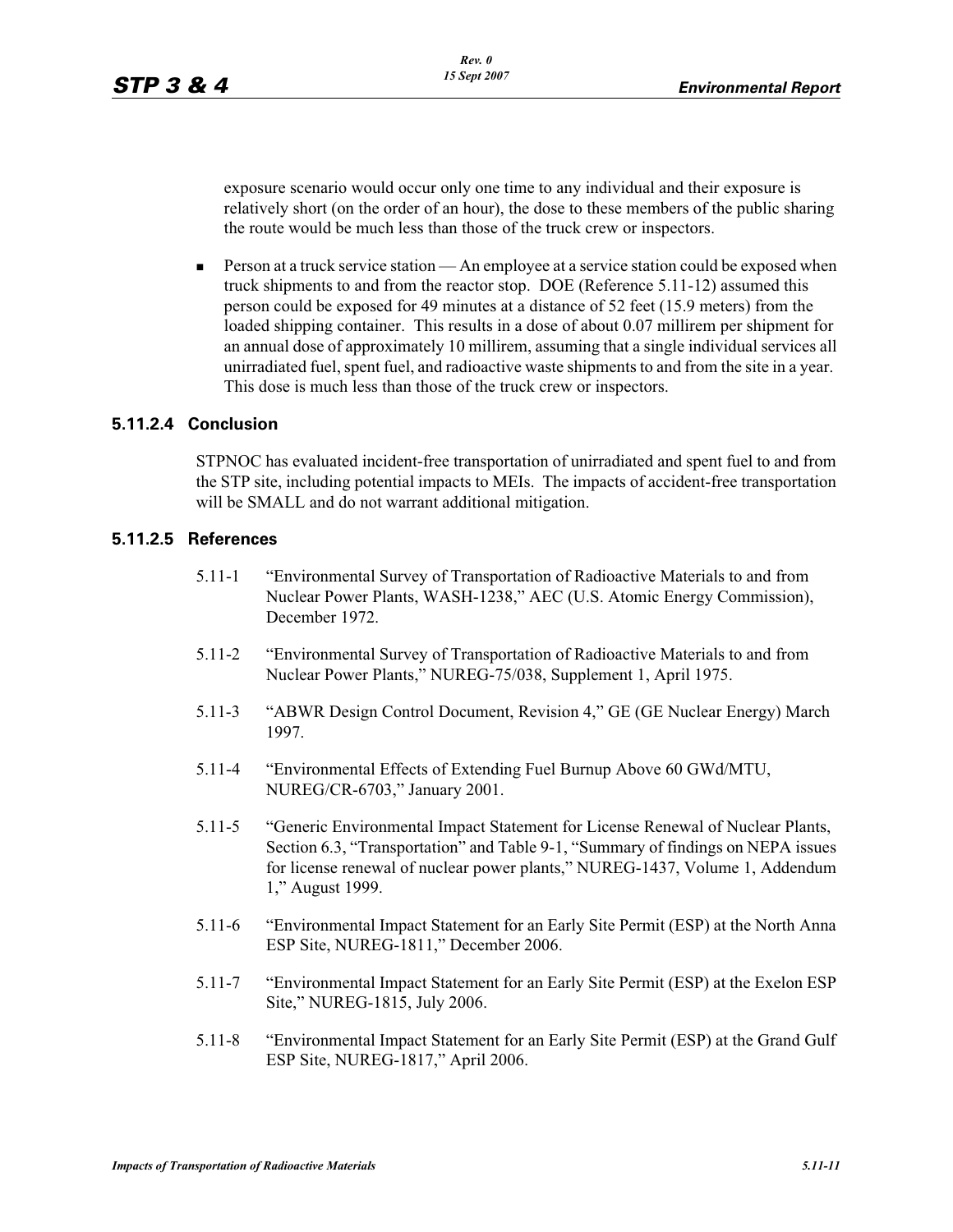- 5.11-9 "Health Risks from Exposure to Low Levels of Ionizing Radiation: BEIR VII Phase 2," NAS (National Academy of Sciences), Committee to Assess Health Risks From Exposure to Low Levels of Ionizing Radiation, Board on Radiation Effects Research, Division of Earth and Life Studies, National Research Council, National Academy Press, 2005. Available at http://www.nap.edu/ books/030909156X/html.
- 5.11-10 "Recommendations of the International Commission on Radiological Protection, ICRP Publication 60," ICRP (International Commission on Radiological Protection), 1991.
- 5.11-11 "RADTRAN 5 User Guide. SAND2003-2354," Neuhauser, K. S., F. L. Kanipe, and R. F. Weiner, Sandia National Laboratories, 2003. Available at http://infoserve.sandia.gov/sand\_doc/2003/032354.pdf.
- 5.11-12 "Final Environmental Impact Statement for a Geologic Repository for the Disposal of Spent Nuclear Fuel and High-Level Radioactive Waste at Yucca Mountain, Nye County, Nevada, DOE/EIS-0250," DOE (U.S. Department of Energy), Office of Civilian Radioactive Waste Management, February 2002.
- 5.11-13 "Transportation Routing Analysis Geographic Information System (WebTRAGIS) User's Manual, ORNL/TM-2000/86," Johnson, P. E. and R. D. Michelhaugh, Oak Ridge National Laboratory, 2000. Available at http://www.ornl.gov/  $\sim$ webworks/cpr/v823/rpt/106749.pdf.
- 5.11-14 "Reexamination of Spent Fuel Shipment Risk Estimates," NUREG/CR-6672, Volume 1, March 2000.
- 5.11-15 "DOE Standard, Radiological Control, DOE-STD-1098-99," DOE (U.S. Department of Energy) 2005, March 2005. Available at http://www.hss.energy.gov/NuclearSafety/techstds/standard/std1098/doe-std-1098- 99cn1a.pdf.
- 5.11-16 "A Resource Handbook on DOE Transportation Risk Assessment, DOE/EM/NTP/HB-01," DOE (U.S. Department of Energy), Office of Environmental Management, National Transportation Program, 2002.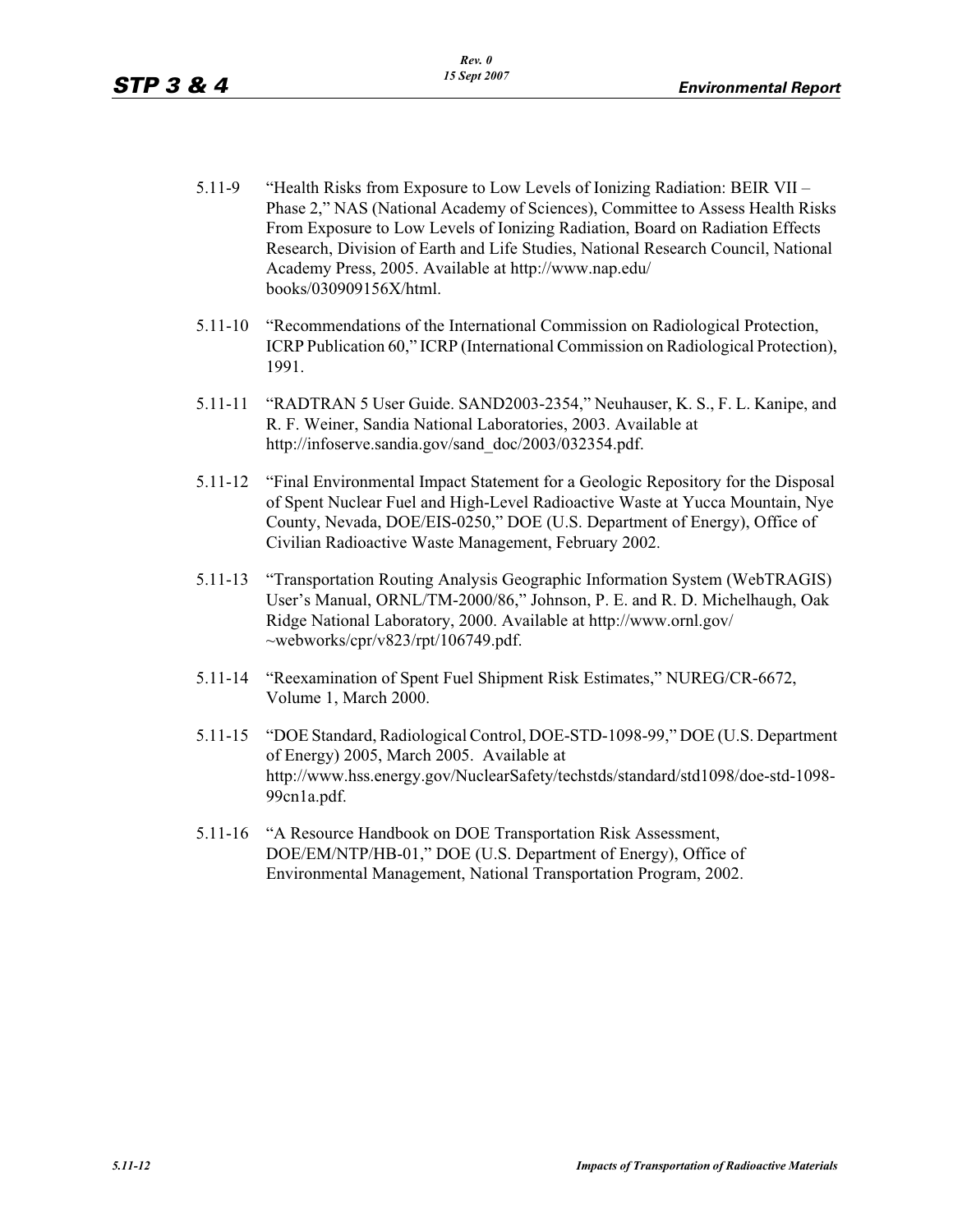## **Table 5.11-1 Summary of Environmental Impacts of Transportation of Fuel and Waste to and from One LWR, Taken from 10 CFR 51.52 Table S-4 [1]**

| <b>Normal Conditions of Transport</b>              |                                                          |  |  |  |
|----------------------------------------------------|----------------------------------------------------------|--|--|--|
|                                                    | <b>Environmental Impact</b>                              |  |  |  |
| Heat (per irradiated fuel cask in transit)         | 250,000 Btu/hr.                                          |  |  |  |
| Weight (governed by Federal or State restrictions) | 73,000 lbs. per truck; 100 tons per cask per<br>railcar. |  |  |  |
| Traffic density:                                   |                                                          |  |  |  |
| Truck                                              | Less than 1 per day                                      |  |  |  |
| Rail                                               | Less than 3 per month                                    |  |  |  |

| <b>Exposed Population</b> | <b>Estimated Number of</b><br><b>Persons Exposed</b> | <b>Range of Doses to</b><br><b>Exposed Individuals [2]</b><br>(per reactor year) | <b>Cumulative Dose to</b><br><b>Exposed Population</b><br>(per reactor year) [3] |
|---------------------------|------------------------------------------------------|----------------------------------------------------------------------------------|----------------------------------------------------------------------------------|
| Transportation workers    | 200                                                  | 0.01 to 300 millirem                                                             | 4 man-rem                                                                        |
| General public:           |                                                      |                                                                                  |                                                                                  |
| <b>Onlookers</b>          | 1.100                                                | 0.003 to 1.3 millirem                                                            | 3 man-rem                                                                        |
| Along Route               | 600,000                                              | 0.0001 to 0.06 millirem                                                          |                                                                                  |

| <b>Accidents in Transport</b>   |                                                                                                                        |  |  |
|---------------------------------|------------------------------------------------------------------------------------------------------------------------|--|--|
| <b>Types of Effects</b>         | <b>Environmental Risk</b>                                                                                              |  |  |
| Radiological effects            | Small [4]                                                                                                              |  |  |
| Common (nonradiological) causes | 1 fatal injury in 100 reactor years; 1 nonfatal injury in 10<br>reactor years; \$475 property damage per reactor year. |  |  |

- [1] Data supporting this table are given in the Commission's "Environmental Survey of Transportation of Radioactive Materials to and from Nuclear Power Plants," WASH-1238, December 1972, and Supp. 1 NUREG-75/038, April 1975.
- [2] The Federal Radiation Council has recommended that the radiation doses from all sources of radiation other than natural background and medical exposures should be limited to 5000 millirem per year for individuals as a result of occupational exposure and should be limited to 500 millirem per year for individuals in the general population. The dose to individuals due to average natural background radiation is about 130 millirem per year.
- [3] Man-rem is an expression for the summation of whole body doses to individuals in a group. Thus, if each member of a population group of 1000 people were to receive a dose of 0.001 rem (1 millirem), or if 2 people were to receive a dose of 0.5 rem (500 millirem) each, the total man-rem dose in each case will be 1 man-rem.
- [4] Although the environmental risk of radiological effects stemming from transportation accidents is currently incapable of being numerically quantified, the risk remains small regardless of whether it is being applied to a single reactor or a multi-reactor site.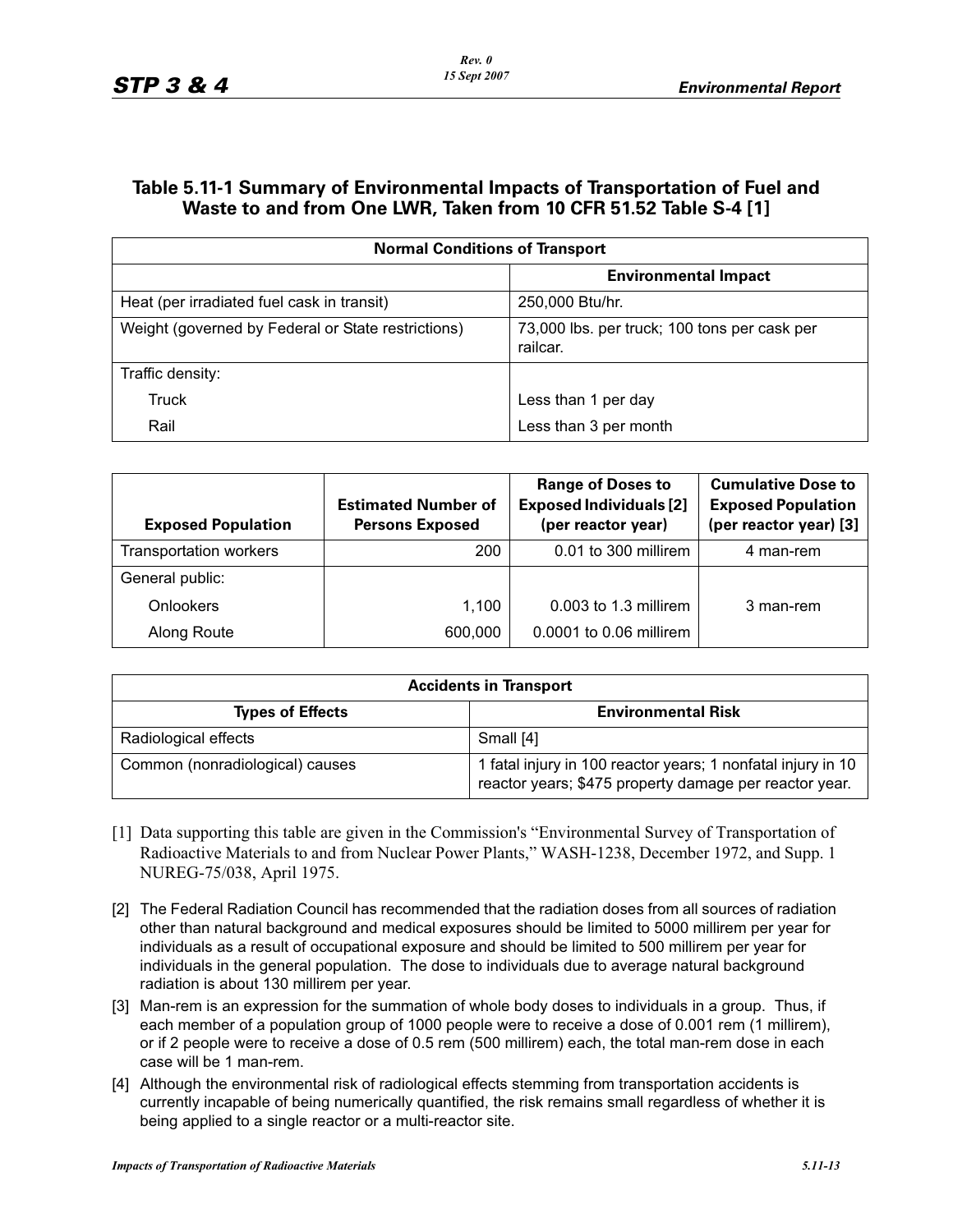|                     | lable 5. H-Z INGHIDER OF IRUCK SHIDHIEHTS OF ONIFFACIATED FUEL |                                     |           |                      |                           |                               |                                |                   |  |  |
|---------------------|----------------------------------------------------------------|-------------------------------------|-----------|----------------------|---------------------------|-------------------------------|--------------------------------|-------------------|--|--|
|                     |                                                                | <b>Number of Shipments per Unit</b> |           |                      | <b>Unit Electric</b>      |                               | <b>Normalized</b>              | <b>Normalized</b> |  |  |
| <b>Reactor Type</b> | <b>Initial</b><br>Core[1]                                      | Annual<br>Reload                    | Total [2] | Generation.<br>MW(e) | Capacity<br><b>Factor</b> | <b>Shipments</b><br>Total [3] | <b>Shipments</b><br>Annual [3] |                   |  |  |
|                     | Reference LWR                                                  | $18^{5}$                            | 6.0       | 252                  | 1100                      | 0.8                           | 252                            | 6.3               |  |  |
|                     | <b>ABWR</b>                                                    | 32                                  | 8.7       | 371                  | 1300                      | 0.95                          | 255                            | 6.4               |  |  |

# **Table 5.11-2 Number of Truck Shipments of Unirradiated Fuel**

[1] Shipments of the initial core have been rounded up to the next highest whole number.

[2] Total shipments of fresh fuel over 40-year plant lifetime (i.e., initial core load plus 39 years of average annual reload quantities).

[3] Normalized to electric output for WASH-1238 reference plant (i.e., 1100 MW[e] plant at 80 percent or an electrical output of 880 MW[e]).

[4] Annual average for 40-year plant lifetime

[5] The initial core load for the reference BWR in WASH-1238 was 150 MTU, that resulted in 18 truck shipments of fresh fuel per reactor.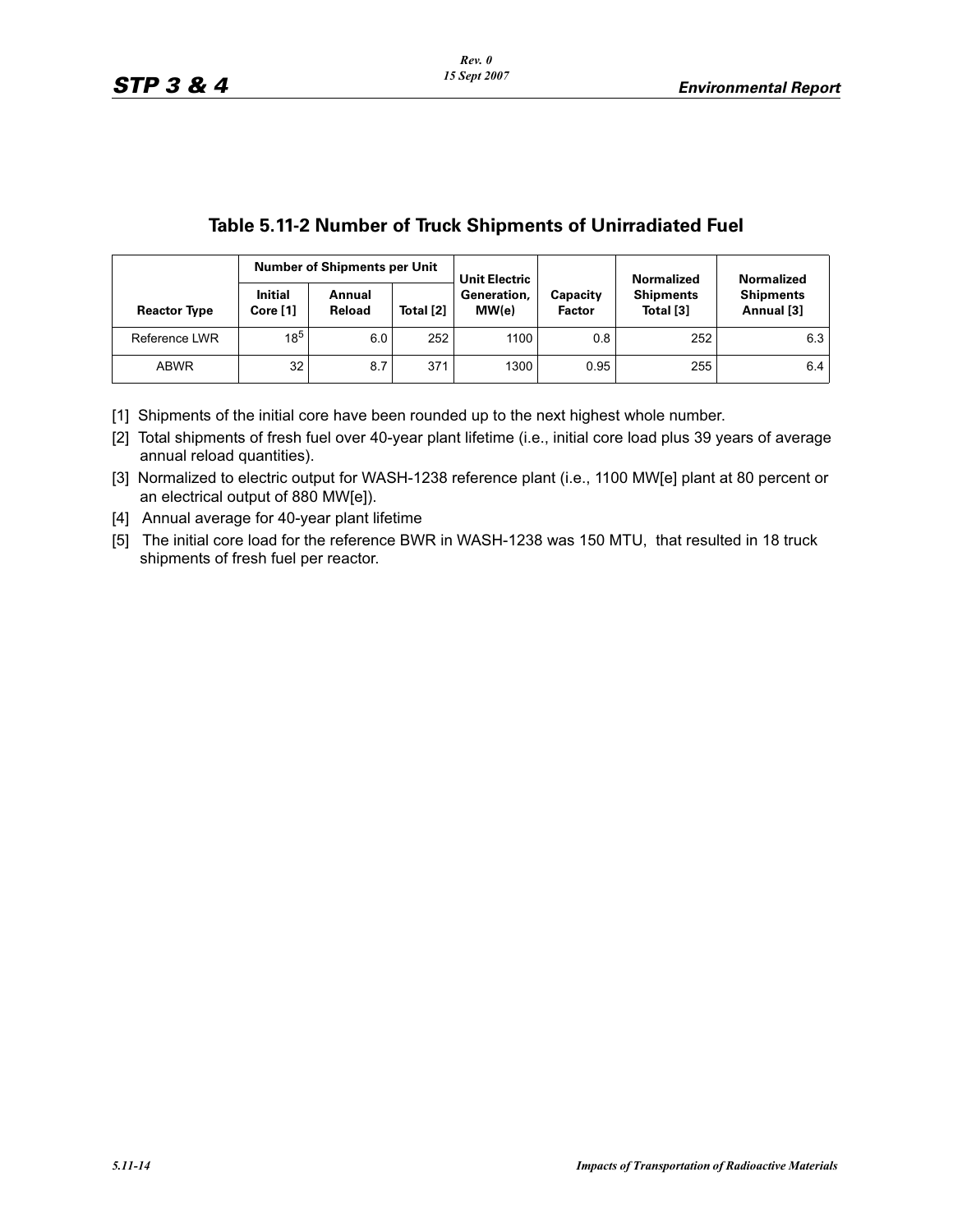| <b>Reactor Type</b> | <b>Waste</b><br>Generation,<br>ft <sup>3</sup> /yr (m <sup>3</sup> /yr),<br>per unit | <b>Electrical</b><br>Output,<br>$MW(e)$ , per<br>unit | Capacity<br><b>Factor</b> | <b>Normalized</b><br><b>Waste</b><br>Generation<br>Rate, $ft^3/$<br><b>Reactor-Year</b><br>$(m3/Reactor-$<br>Year) [1] | <b>Normalized</b><br>Shipments/<br>Reactor-Year [2] |
|---------------------|--------------------------------------------------------------------------------------|-------------------------------------------------------|---------------------------|------------------------------------------------------------------------------------------------------------------------|-----------------------------------------------------|
| Reference LWR       | 3800 (108)                                                                           | 1100                                                  | 0.80                      | 3800 (108)                                                                                                             | 46                                                  |
| <b>ABWR</b>         | 3500 (99)                                                                            | 1300                                                  | 0.95                      | 2400 (68)                                                                                                              | 30                                                  |

# **Table 5.11-3 Number of Radioactive Waste Shipments**

[1] Annual waste generation rates normalized to equivalent electrical output of 880 MWe for reference LWR analyzed in WASH-1238.

[2] The number of shipments was calculated assuming the average waste shipment capacity of 82.6 ft3 per shipment (3800 ft3/yr divided by 46 shipments/yr) used in WASH-1238.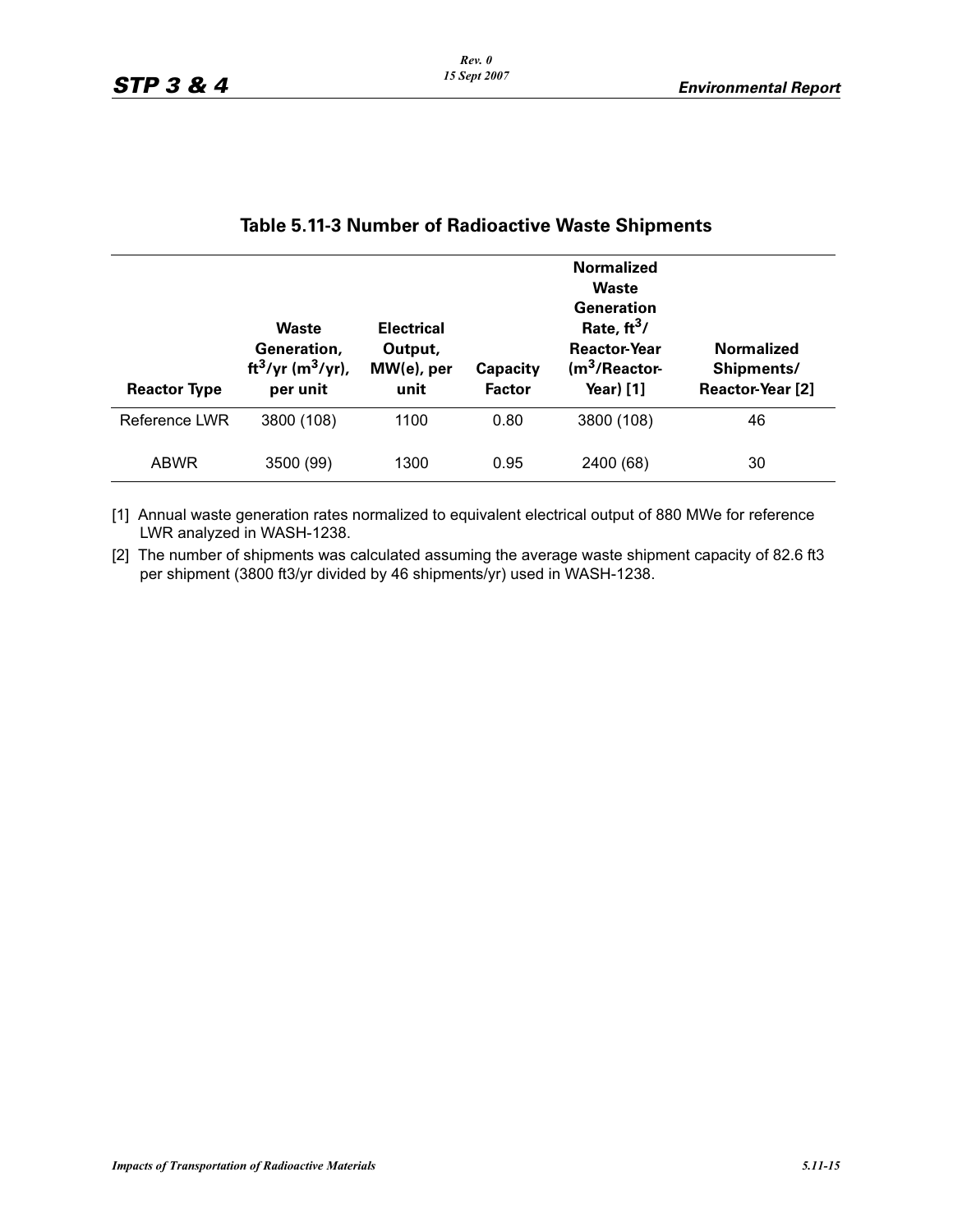# **Table 5.11-4 ABWR Comparisons to Table S-4 Reference Conditions**

| <b>Characteristic</b>                              | <b>Table S-4 Condition</b>                                                                        | <b>ABWR</b>                                       |
|----------------------------------------------------|---------------------------------------------------------------------------------------------------|---------------------------------------------------|
| Thermal Power Rating (MWt)                         | not exceeding 3800 per reactor                                                                    | 3926                                              |
| Fuel Form                                          | sintered UO2 pellets                                                                              | sintered UO2 pellets                              |
| U235 Enrichment (%)                                | Not exceeding 4                                                                                   | Initial Core Average: 2.2;<br>Reload Average: 3.2 |
| <b>Fuel Rod Cladding</b>                           | Zircaloy rods; NRC has also accepted<br>ZIRLO <sup>™</sup> per 10 CFR 50.46                       | Zircaloy-2                                        |
| Average burnup (MWd/MTU)                           | Not exceeding 33,000                                                                              | 32,300                                            |
|                                                    | <b>Unirradiated Fuel</b>                                                                          |                                                   |
| <b>Transport Mode</b>                              | truck                                                                                             | truck                                             |
| No. of shipments for initial core loading<br>$[1]$ | No comparison                                                                                     | 32                                                |
| No. of reload shipments per year [1]               | No comparison                                                                                     | 8.7                                               |
|                                                    | <b>Irradiated Fuel</b>                                                                            |                                                   |
| Transport mode                                     | truck, rail or barge                                                                              | truck, rail                                       |
| Decay time prior to shipment                       | Not less than 90 days is a condition for<br>use of Table S-4; 5 years is per<br>contract with DOE | Minimum 5 years                                   |
| No. of spent fuel shipments by truck [1]           | No comparison                                                                                     | 85 per year                                       |
| No. of spent fuel shipments by rail                | No comparison                                                                                     | not analyzed                                      |
|                                                    | <b>Radioactive Waste</b>                                                                          |                                                   |
| Transport mode                                     | truck or rail                                                                                     | truck                                             |
| Waste form                                         | solid                                                                                             | solid                                             |
| Packaged                                           | yes                                                                                               | yes                                               |
| No. of waste shipments by truck <sup>1</sup>       | No comparison                                                                                     | 43 per year                                       |
|                                                    | <b>Traffic Density</b>                                                                            |                                                   |
| Trucks per day [2]<br>(normalized total)           | Less than 1                                                                                       | Less than 1<br>(96 per year)                      |
| Rail cars per month                                | Less than 3                                                                                       | not analyzed                                      |

- [1] Table provides the total numbers of truck shipments of fuel and waste for the ABWR. These values are then normalized based on electric output and summed for comparison to the traffic density condition in Table S-4.
- [2] Total truck shipments per year calculated after normalization of estimated fuel and waste shipments for equivalent electrical output to the reference reactor analyzed in WASH-1238.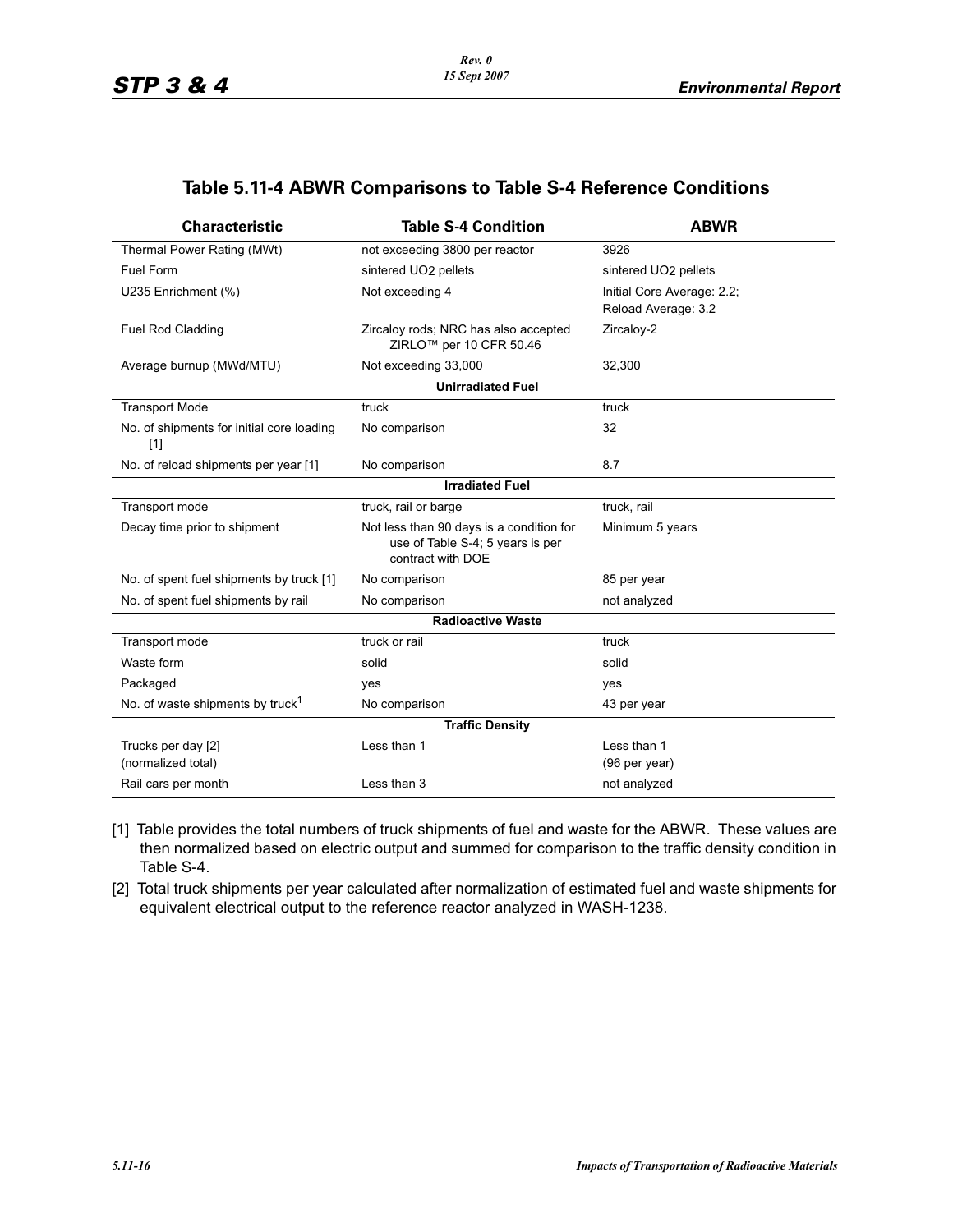| <b>Parameter</b>                                                                     | <b>RADTRAN 5 Input</b><br><b>Value</b> |
|--------------------------------------------------------------------------------------|----------------------------------------|
| Shipping distance, miles [1] (km)                                                    | 2,000 (3,218)                          |
| Travel Fraction - Rural                                                              | 0.90                                   |
| Travel Fraction - Suburban                                                           | 0.05                                   |
| <b>Travel Fraction - Urban</b>                                                       | 0.05                                   |
| Population Density – Rural, persons/mi <sup>2</sup> (persons/km <sup>2</sup> )       | 25.9 (67)                              |
| Population Density - Suburban, persons/mi <sup>2</sup><br>(persons/km <sup>2</sup> ) | 904 (2,341)                            |
| Population Density – Urban, persons/mi <sup>2</sup> (persons/km <sup>2</sup> )       | 5850 (15,152)                          |
| Vehicle speed - Rural, miles/hr (km/hr)                                              | 55 (89)                                |
| Vehicle speed - Suburban, miles/hr (km/hr)                                           | 55 (89)                                |
| Vehicle speed - Urban, miles/hr (km/hr)                                              | 55 (89)                                |
| Traffic count - Rural, vehicles/hr                                                   | 530                                    |
| Traffic count - Suburban, vehicles/hr                                                | 760                                    |
| Traffic count - Urban, vehicles/hr                                                   | 2,400                                  |
| Dose rate at 1 meter from vehicle, mrem/hr                                           | 0.1                                    |
| Packaging length, ft (m)                                                             | 22(6.7)                                |
| Number of truck crew                                                                 | 2                                      |
| Stop time, hr/trip                                                                   | 4.5                                    |
| Population density at stops, persons/mi <sup>2</sup> (persons/km <sup>2</sup> )      | 166,500 (431,235)                      |

# **Table 5.11-5 RADTRAN 5 Input Parameters for NRC Analysis of Unirradiated Fuel Shipments**

Source: Reference 5.11-1.

[1] WASH-1238 had a range of shipping distances between 25 and 3000 miles for unirradiated fuel shipments. A 2000-mile "average" shipping distance was used in NRC analyses of ESP sites in Reference 5.11-6, 5.11-7, 5.11-8.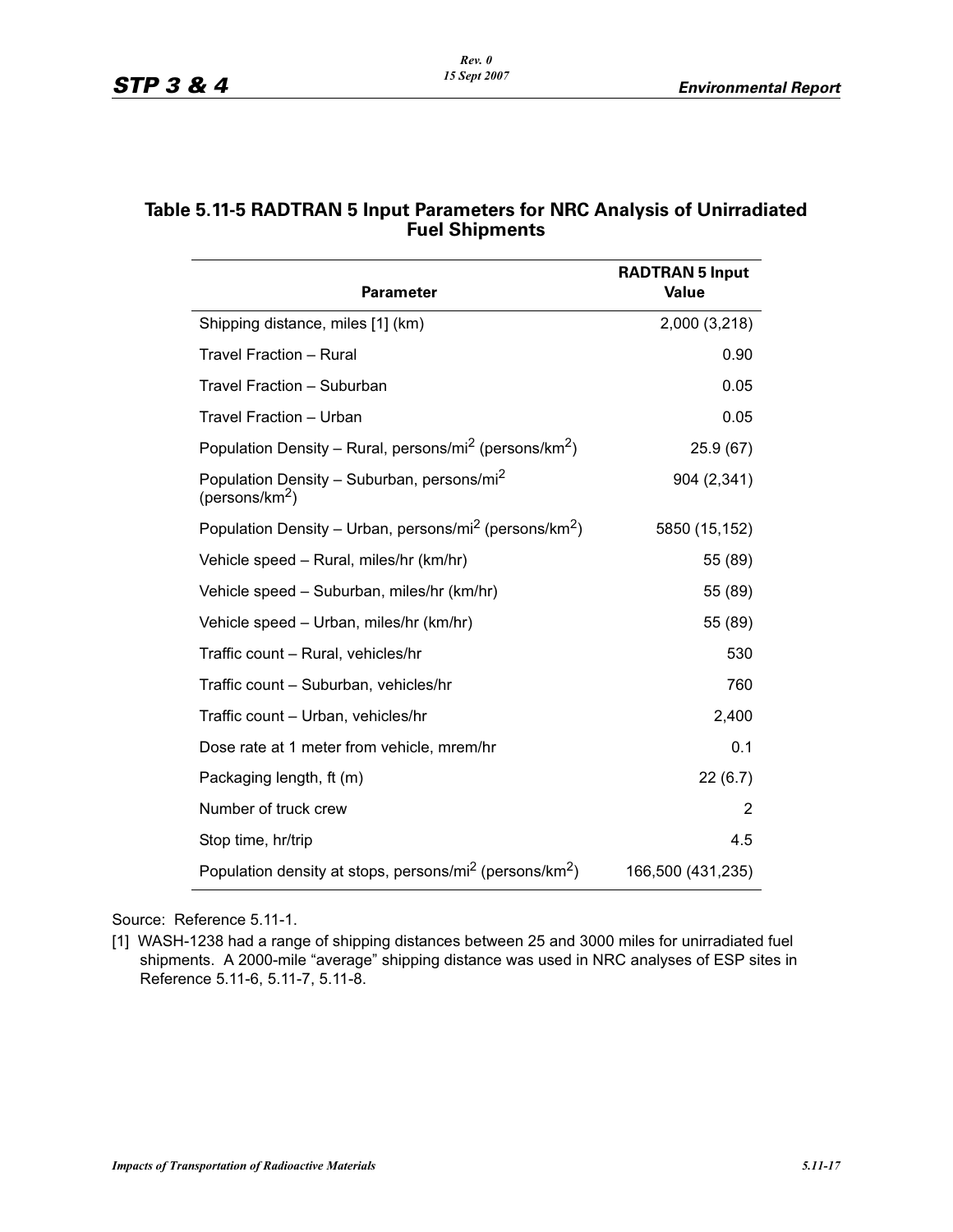|                                         |                                                                | <b>Cumulative Annual Dose,</b><br>person-rem per reference reactor year |                                      |                                        |  |  |
|-----------------------------------------|----------------------------------------------------------------|-------------------------------------------------------------------------|--------------------------------------|----------------------------------------|--|--|
| <b>Reactor Type</b>                     | <b>Normalized</b><br><b>Average Annual</b><br><b>Shipments</b> | Transport<br><b>Workers</b>                                             | <b>General Public -</b><br>onlookers | <b>General Public -</b><br>along route |  |  |
| Reference LWR<br>(WASH-1238)            | 6.3                                                            | 0.011                                                                   | 0.042                                | 0.0010                                 |  |  |
| <b>ABWR</b>                             | 6.4                                                            | 0.011                                                                   | 0.042                                | 0.0010                                 |  |  |
| 10 CFR 51.52 Table<br>S-4 condition [1] | 365<br>(<1 per day)                                            | 4                                                                       | 3                                    | 3                                      |  |  |

#### **Table 5.11-6 Radiological Impacts of Transporting Unirradiated Fuel to the STP Site by Truck**

[1] Table S-4 conditions apply to all types of radioactive material transportation. The impacts of unirradiated fuel shipments constitute a small fraction of the overall cumulative annual dose limit.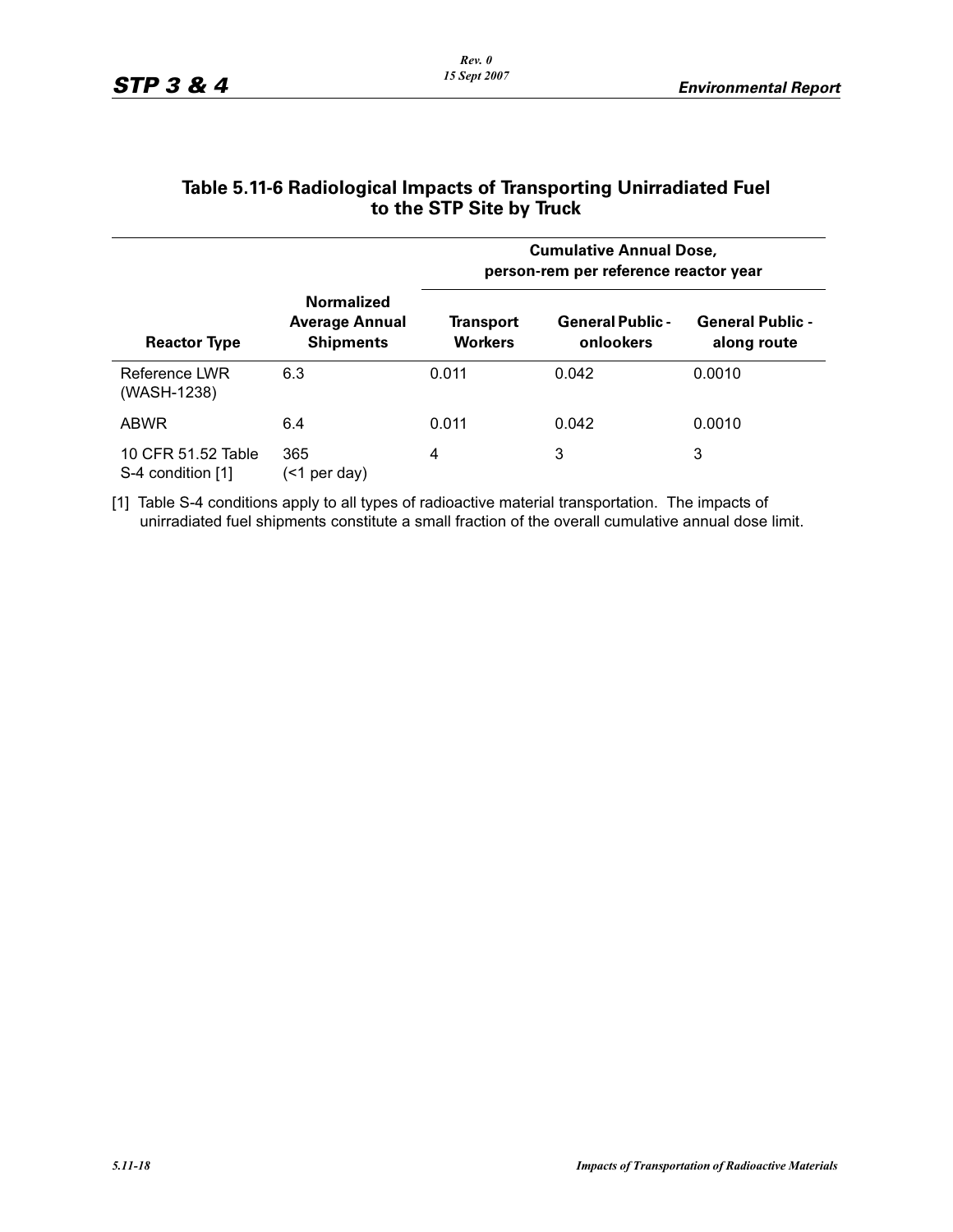# **Table 5.11-7 RADTRAN 5 Incident-free Exposure Parameters**

|                                                                                 | <b>RADTRAN 5 input</b>             |                                                                                                                                                                           |
|---------------------------------------------------------------------------------|------------------------------------|---------------------------------------------------------------------------------------------------------------------------------------------------------------------------|
| <b>Parameter</b>                                                                | value                              | <b>Source</b>                                                                                                                                                             |
| Vehicle speed - Rural (miles/hr)                                                | 55                                 | Based on average speed in rural areas                                                                                                                                     |
| Vehicle speed - Suburban (miles/hr)                                             | 55                                 | given in Reference 5.11-16. Because<br>most travel is on interstate highways,                                                                                             |
| Vehicle speed - Urban (miles/hr)                                                | 55                                 | the same vehicle speed is assumed in<br>rural, suburban, and urban areas. No<br>speed reductions were assumed for<br>travel at rush hour.                                 |
| Traffic count - Rural (vehicles/hr)                                             | 530                                | Reference 5.11-16                                                                                                                                                         |
| Traffic count - Suburban (vehicles/hr)                                          | 760                                | Reference 5.11-16                                                                                                                                                         |
| Traffic count - Urban (vehicles/hr)                                             | 2400                               | Reference 5.11-16                                                                                                                                                         |
| Dose rate at 1 m from vehicle<br>(mrem/hr)                                      | 13                                 | Approximate rate at 1 m that is<br>equivalent to maximum dose rate<br>allowed by Federal regulations (i.e., 10<br>mrem/hr at 2 m from the side of a<br>transport vehicle) |
| Packaging dimensions, m                                                         | Length $= 5.2$<br>Diameter = $1.0$ | Reference 5.11-12                                                                                                                                                         |
| Number of truck crew                                                            | 2                                  | Reference 5.11-16                                                                                                                                                         |
| Stop time (hr/trip)                                                             | 4                                  | Route specific                                                                                                                                                            |
| Population density at Stops<br>(person/km <sup>2</sup> )                        | 30,000                             | Reference 5.11-14                                                                                                                                                         |
| Min/Max Radii of Annular Area<br>Surrounding Vehicle at Stops (m)               | 1 to 10                            | Reference 5.11-14                                                                                                                                                         |
| Shielding Factor Applied to Annular<br>Area Surrounding Vehicle at Stops        | 1 (no shielding)                   | Reference 5.11-14                                                                                                                                                         |
| <b>Population Density Surrounding Truck</b><br>Stops (persons/km <sup>2</sup> ) | 340                                | Reference 5.11-14                                                                                                                                                         |
| Min/Max Radii of Annular Area<br>Surrounding Truck Stop (m)                     | 10 to 800                          | Reference 5.11-14                                                                                                                                                         |
| Shielding Factor Applied to Annular<br>Area Surrounding Truck Stop              | 0.2                                | Reference 5.11-14                                                                                                                                                         |